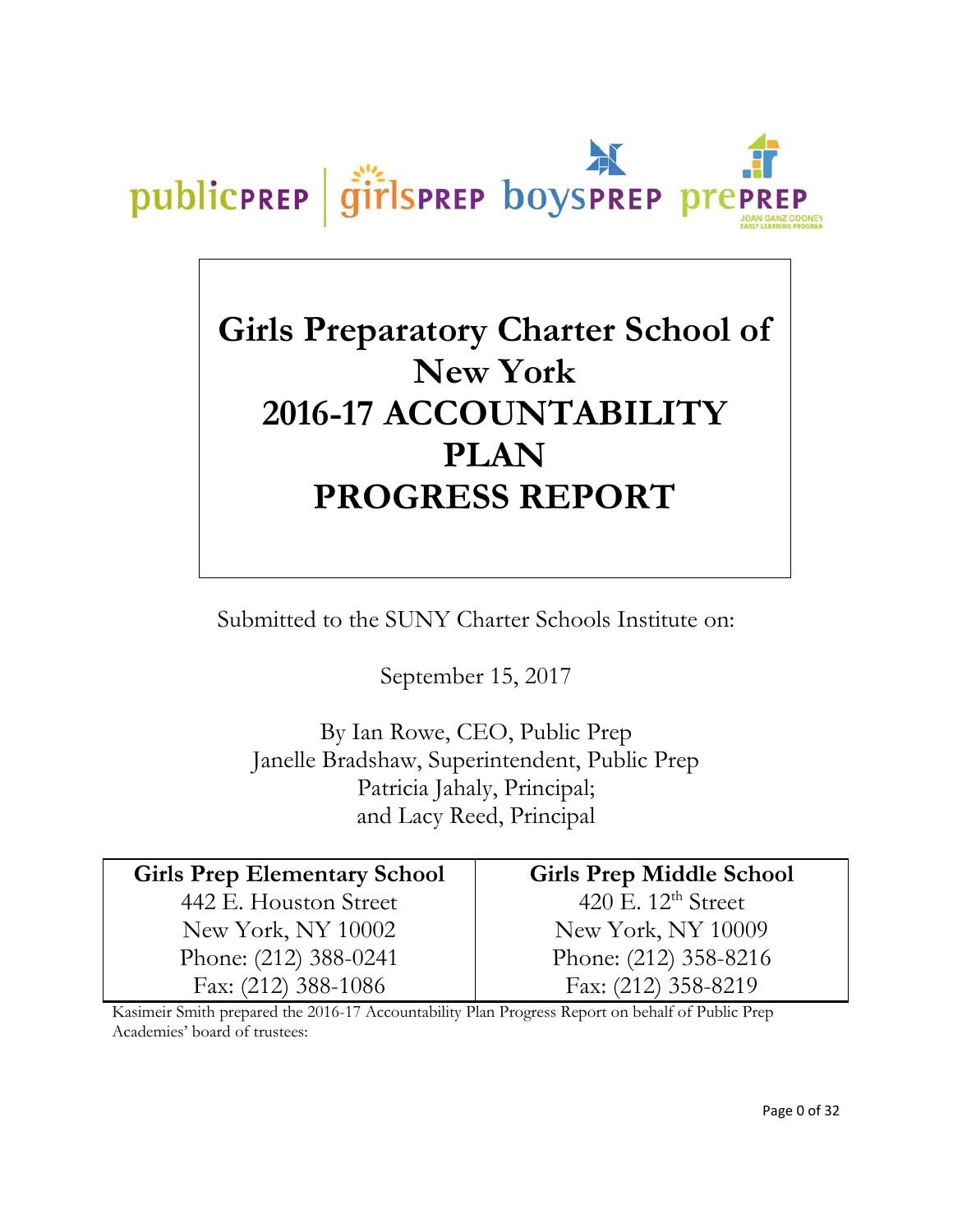| <b>Trustee Full Name</b> | <b>Board Affiliation</b>                                    |
|--------------------------|-------------------------------------------------------------|
| H. Melvin Ming           | <b>Public Preparatory Academies</b>                         |
| Laura Weil               | <b>Public Preparatory Academies</b>                         |
| Lauren Frank             | <b>Public Preparatory Academies</b>                         |
| Mary Claire Ryan         | <b>Public Preparatory Academies</b>                         |
| Nicole Kail Greene       | <b>Public Preparatory Academies</b>                         |
| Nicole Pullen Ross       | <b>Public Preparatory Academies</b>                         |
| R. Boykin Curry          | <b>Public Preparatory Academies</b>                         |
| Ramsey Lyons             | <b>Public Preparatory Academies</b>                         |
| Bryan Lawrence           | <b>Public Preparatory Network</b>                           |
| Dominique Schulte        | <b>Public Preparatory Network</b>                           |
| <b>Gregory Jones</b>     | <b>Public Preparatory Network</b>                           |
| Margery Mayer            | <b>Public Preparatory Network</b>                           |
| Mark Diker               | <b>Public Preparatory Network</b>                           |
| Philip O. Brandes        | <b>Public Preparatory Network</b>                           |
| <b>Eric Grannis</b>      | Public Preparatory Network and Public Preparatory Academies |
| Paul A. Vermylen, Jr.    | Public Preparatory Network and Public Preparatory Academies |

**Lacy Reed has served as Principal of Girls Preparatory Charter School of New York (grades 5-8) since July 2015.**

**Patricia Jahaly has served as Principal of Girls Preparatory Charter School of New York (grades K-4) since July 2016.**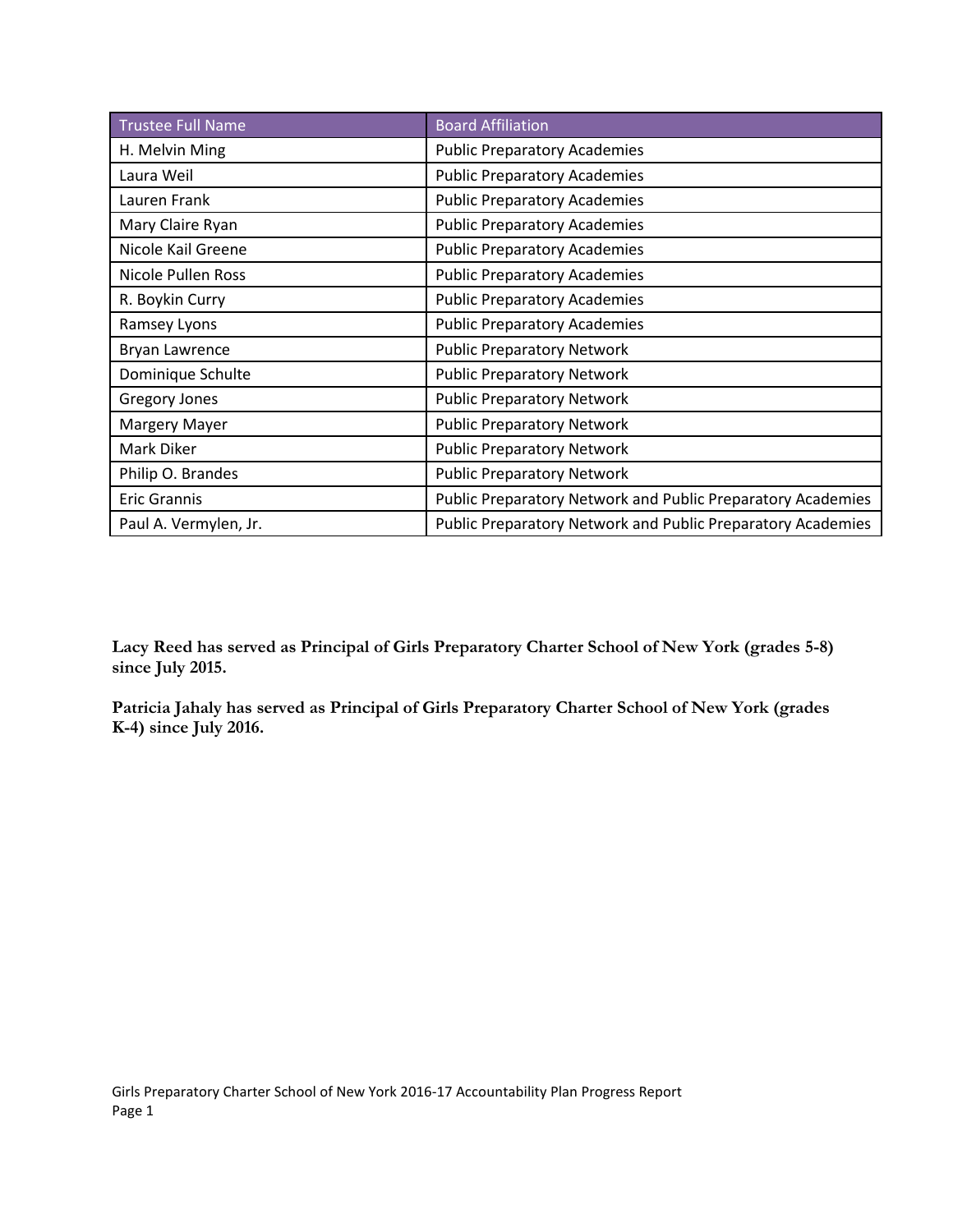# **INTRODUCTION**

Girls Prep Lower East Side Elementary is the first all-girls charter school in New York City. It was founded in 2005 and serves grades K-4.

Girls Prep Lower East Side is part of the Public Prep Network. Public Prep is a nonprofit organization that develops high-quality Universal Pre-Kindergarten and single-sex elementary and middle public schools that pursue excellence through continuous learning and evidence-based instruction. Our model is designed to empower each student to build strong character, demonstrate critical thinking, possess a core body of knowledge and be on a predictive path to earn a degree from a four-year university.

Our model recognizes the significance of starting early in building the self-expectation in students that they will attend and complete college and of providing a strong foundation to help get them there. Our content-rich interdisciplinary curriculum ensures students obtain knowledge, skills, and vocabulary related to English Language Arts, mathematics, history, geography, science, foreign language, and the arts. Furthermore, our schools aim to develop our students' work habits and individual talents by integrating the visual arts, music, and athletics into our curriculum.

Everything we do is designed to ensure students are prepared to graduate into New York City's top performing independent, parochial, and public schools in order to ensure they continue along the path to college completion.

Our core values are scholarship, merit, sisterhood and responsibility.

| School<br>Year | K  | 1  | $\overline{c}$ | 3  | $\overline{4}$ | 5  | 6  | 7  | 8  | $\Omega$ | 10 | 11 | 12 | Tota<br>л. |
|----------------|----|----|----------------|----|----------------|----|----|----|----|----------|----|----|----|------------|
| 2010-11        | 48 | 50 | 50             | 50 | 52             | 58 | 44 |    |    |          |    |    |    | 352        |
| 2011-12        | 72 | 73 | 50             | 51 | 47             | 48 | 70 | 49 |    |          |    |    |    | 460        |
| 2012-13        | 75 | 71 | 74             | 50 | 51             | 52 | 50 | 68 | 47 |          |    |    |    | 538        |
| 2013-14        | 68 | 78 | 69             | 71 | 49             | 50 | 53 | 46 | 65 |          |    |    |    | 549        |
| 2014-15        | 70 | 74 | 71             | 71 | 71             | 68 | 49 | 47 | 41 |          |    |    |    | 562        |
| 2015-16        | 63 | 73 | 68             | 69 | 71             | 78 | 65 | 45 | 44 |          |    |    |    | 576        |
| 2016-17        | 56 | 78 | 76             | 70 | 71             | 86 | 83 | 66 | 42 |          |    |    |    | 628        |

#### **School Enrollment by Grade Level and School Year**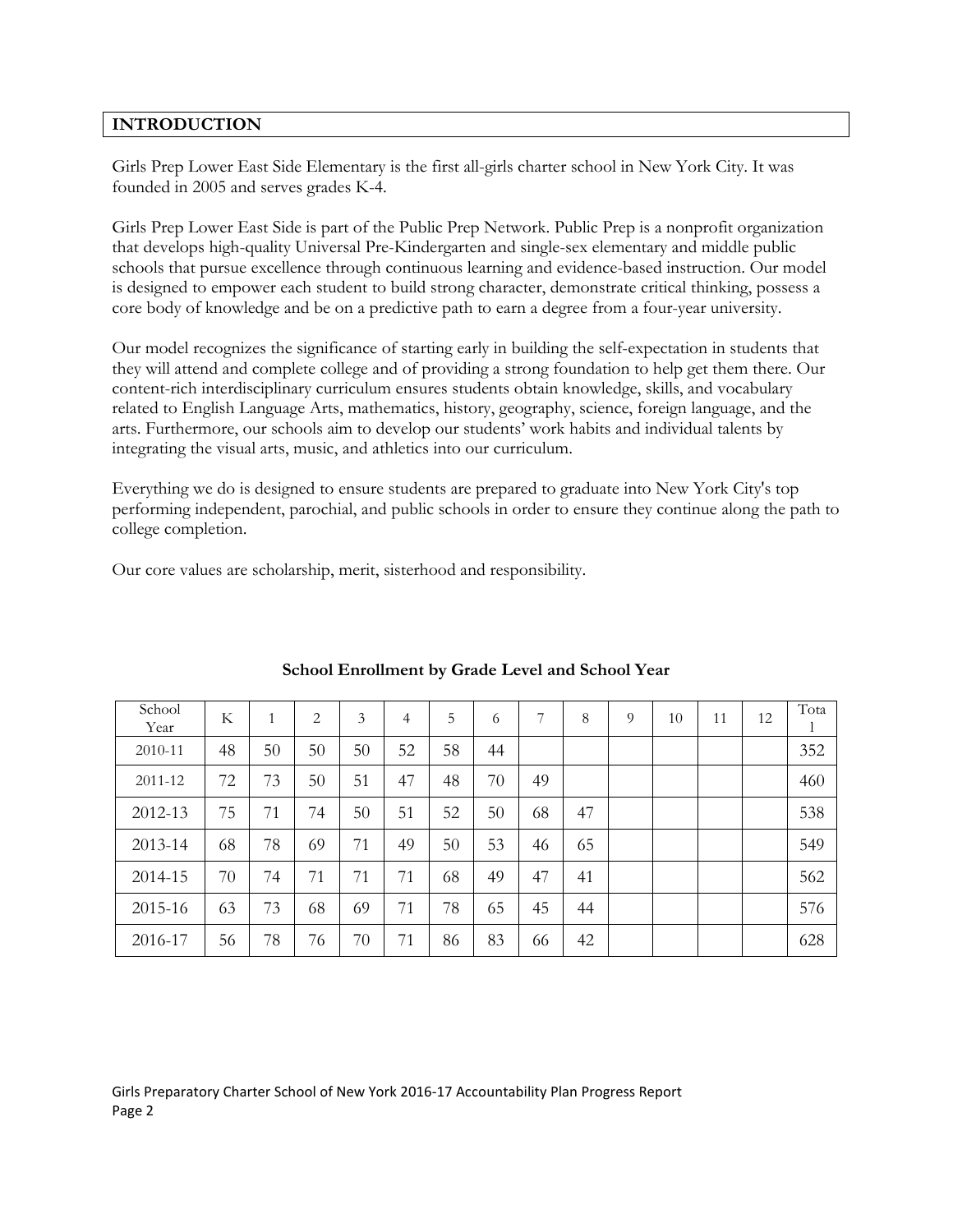## **Goal 1: English Language Arts**

Students will become proficient readers of the English language.

# **Background**

GPCSNY uses balanced literacy approach in conjunction with the Common Core State Standards (CCSS) as a foundation for planning and instruction. Each integrated literacy block is approximately 110 minutes long at the elementary school and 90 minutes long at the middle school and includes both reading and writing instruction and practice opportunities. Teachers use a lesson format that follows a predictable structure – Warm-Up, Teach, guided practice, Independent Practice, Connect – so that students know what to expect and what is expected of them at each part of the lesson.

GPCSNY students gain the benefits of the workshop model by learning to communicate in a positive and collaborative climate, apply knowledge through meaningful communication about what they have read, self-monitor through independent reading goals, and practice and master skills and standards by incorporating teacher and student feedback.

Teachers are trained and expected to monitor literacy growth using STEP, which is a research-based formative assessment, data management, and professional development system that has been proven to significantly improve student achievement in literacy. STEP assesses children's literacy skills, provides key data to educators, and trains teachers how to interpret that data in a way that moves children reliably through a 13-level system toward reading proficiency. Students also complete Writing Series and writing diagnostic tied to the units of instruction. Teachers use regular unit assessments in grades 2-5 to monitor student performance and progress.

Assessment tools like the NWEA MAP assessment and unit assessments are used strategically by the principals, department chairs, reading specialists, and our network-level Chief Data and Technology Officer to ensure that immediate re-teach and intervention of ELA skills is incorporated into the daily plans, as well as six week intervention plans. Additionally, the ongoing data informs our RTI (response to intervention) process, a network wide model that targets students for enrichment and/or intervention.

While GPCSNY is committed to incorporating the programs that build strong foundations and embed higher order critical thinking, we also ensure rigor and high academic expectations through standardization and structure. For example, we have developed standardized practices for grading and evaluating student work as well as for small group instruction and Response to Intervention process and criteria.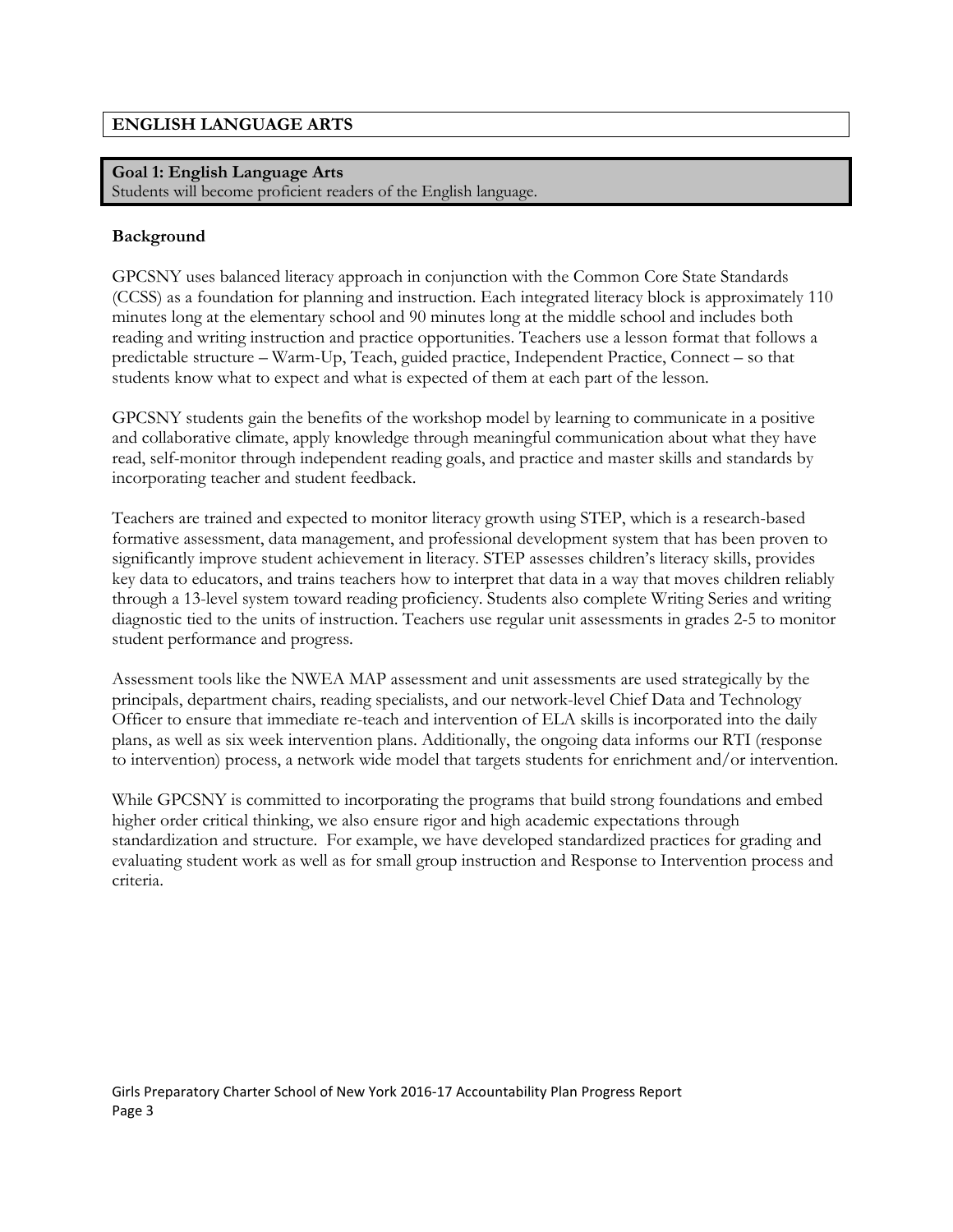**Goal 1: Absolute Measure** Each year, 75 percent of all tested students enrolled in at least their second year will perform at proficiency on the New York State English language arts examination for grades 3-8.

#### **Method**

The school administered the New York State Testing Program English language arts assessment to students in 3rd through 8th grade in April 2017. Each student's raw score has been converted to a gradespecific scaled score and a performance level.

The table below summarizes participation information for this year's test administration. The table indicates total enrollment and total number of students tested. It also provides a detailed breakdown of those students excluded from the exam. Note that this table includes all students according to grade level, even if they have not enrolled in at least their second year.

| Grade | Total  |     | Total |        |          |
|-------|--------|-----|-------|--------|----------|
|       | Tested | IEP | ELL   | Absent | Enrolled |
| 3     | 72     |     |       |        | 72       |
|       | 66     |     |       |        |          |
| 5     | 82     |     |       |        | 86       |
|       | 78     |     |       |        | 83       |
|       | 63     |     |       |        | 66       |
|       | 40     |     |       | 2      | 42       |
| All   | 401    |     |       | 19     | 420      |

## **2016-17 State English Language Arts Exam Number of Students Tested and Not Tested**

#### **Results**

60% of Girls Prep students enrolled in at least their second year were proficient on the NYS English language arts examination.

|        |         | All Students     | Enrolled in at least their Second Year |               |  |  |
|--------|---------|------------------|----------------------------------------|---------------|--|--|
| Grades | Percent | Number<br>Tested | Percent                                | Number Tested |  |  |
| 3      | 63%     | 72               | 69%                                    | 49            |  |  |
|        | 59%     | 66               | 62%                                    | 51            |  |  |
|        | 45%     | 82               | 48%                                    | 60            |  |  |
|        | $57\%$  | 78               | 57%                                    | 64            |  |  |
|        | 52%     | 63               | 53%                                    | 62            |  |  |
|        | 73%     | 40               | 72%                                    | 40            |  |  |
|        | 57%     | 401              | 60%                                    | 326           |  |  |

# **Performance on 2016-17 State English Language Arts Exam By All Students and Students Enrolled in At Least Their Second Year**

<span id="page-4-0"></span> $\frac{1}{1}$  $\mathbf{1}$ 

Girls Preparatory Charter School of New York 2016-17 Accountability Plan Progress Report Page 4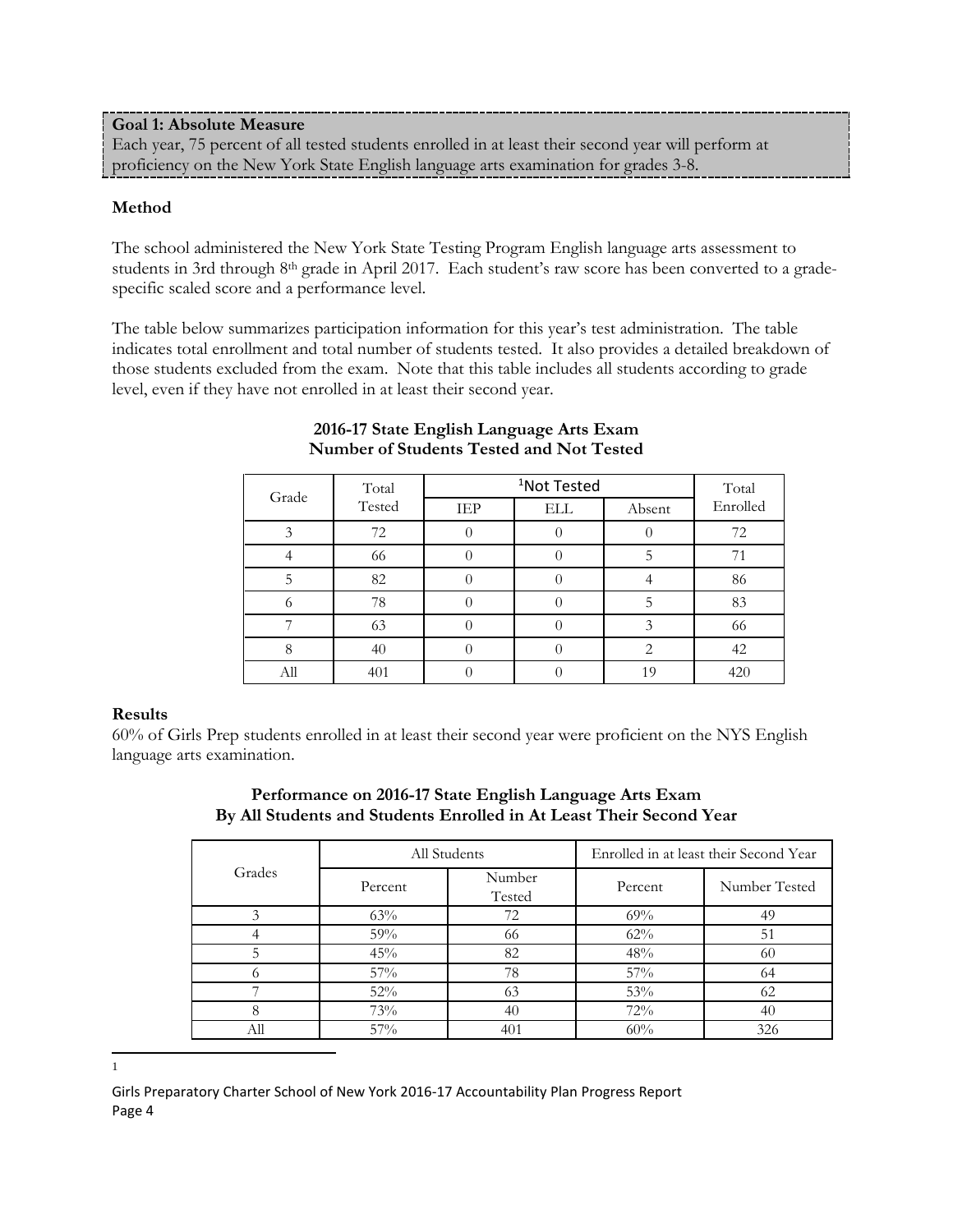## **Evaluation**

Girls Prep did not meet the accountability measure of 75 percent of students enrolled in at least their second year achieving proficiency. However, as the data in the following sections demonstrates, Girls Prep students made growth since 2013-14, and also outperformed students in their host district. Accordingly, we believe the data indicates that Girls Prep is on a predictive path to meeting the goal of 75 percent proficiency in the future.

## **Additional Evidence**

The below table indicates that the percentage of students in at least their second year achieving proficiency increased by 5% from 2015-16 to 2016-17.

|                |         | Percent of Students Enrolled in At Least Their Second Year Achieving Proficiency |         |                  |         |                  |         |                  |  |  |
|----------------|---------|----------------------------------------------------------------------------------|---------|------------------|---------|------------------|---------|------------------|--|--|
|                |         | 2013-14                                                                          |         | 2014-15          |         | 2015-16          |         | 2016-17          |  |  |
| Grade          | Percent | Number<br>Tested                                                                 | Percent | Number<br>Tested | Percent | Number<br>Tested | Percent | Number<br>Tested |  |  |
| 3              | 52%     | 63                                                                               | 36%     | 56               | 49%     | 57               | 69%     | 49               |  |  |
| $\overline{4}$ | 26%     | 42                                                                               | 50%     | 58               | 43%     | 55               | 62%     | 51               |  |  |
| 5              | 59%     | 32                                                                               | 23%     | 35               | 67%     | 51               | 48%     | 60               |  |  |
| 6              | 27%     | 41                                                                               | 36%     | 36               | 47%     | 49               | 57%     | 64               |  |  |
| 7              | $44\%$  | 45                                                                               | 32%     | 47               | 53%     | 45               | 53%     | 62               |  |  |
| 8              | 38%     | 64                                                                               | 56%     | 41               | 63%     | 43               | 72%     | 40               |  |  |
| All            | 41%     | 287                                                                              | 39%     | 273              | 55%     | 300              | 60%     | 326              |  |  |

# **English Language Arts Performance by Grade Level and School Year**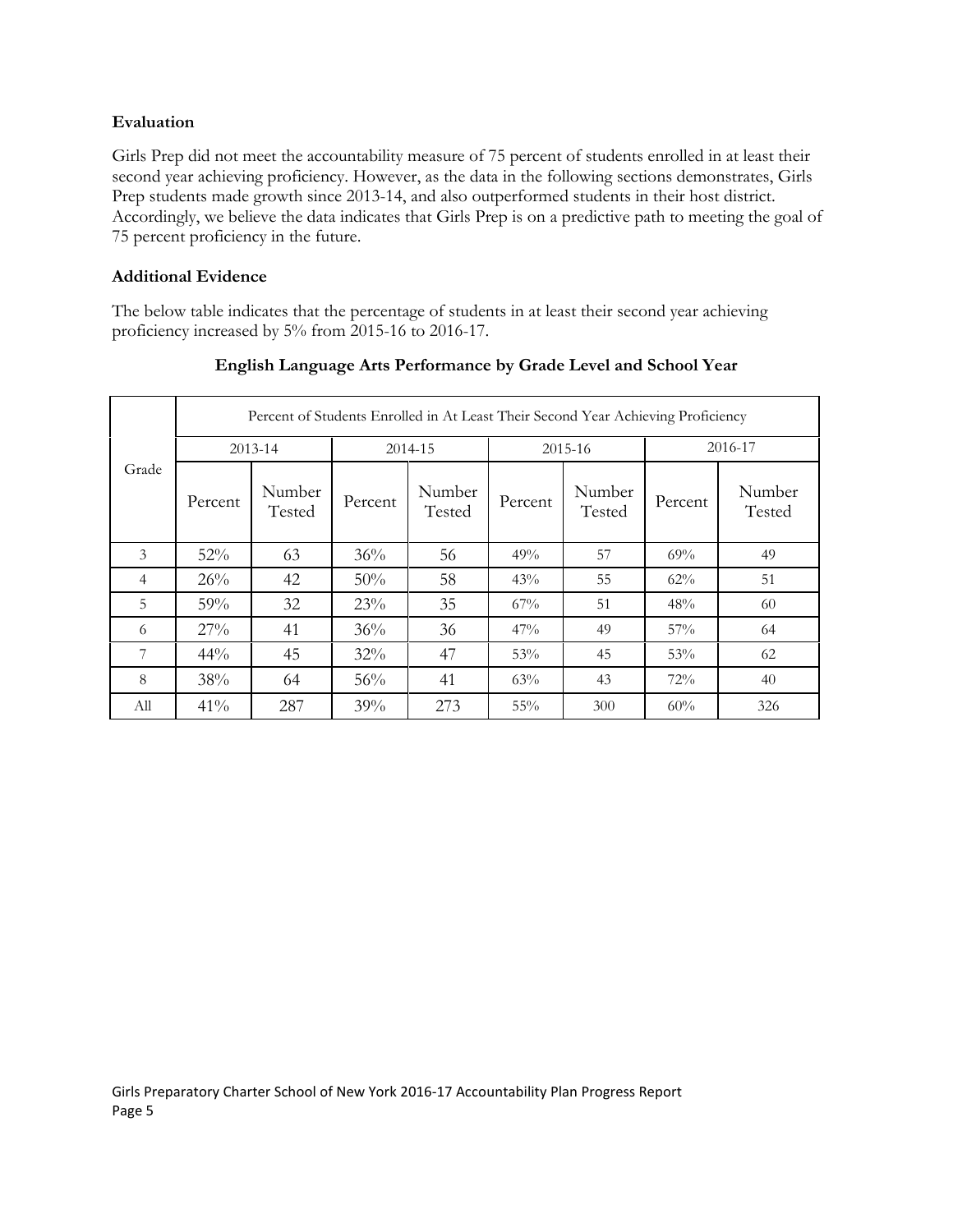**Goal 1: Absolute Measure** Each year, the school's aggregate Performance Level Index (PLI) on the State English language arts exam will meet the Annual Measurable Objective (AMO) set forth in the state's NCLB accountability system.

# **Method**

The federal No Child Left Behind law holds schools accountable for making annual yearly progress towards enabling all students to be proficient. As a result, the state sets an AMO each year to determine if schools are making satisfactory progress toward the goal of proficiency in the state's learning standards in English language arts. To achieve this measure, all tested students must have a Performance Level Index (PLI) value that equals or exceeds the 2016-17 English language arts AMO of 89. The PLI is calculated by adding the sum of the percent of all tested students at Levels 2 through 4 with the sum of the percent of all tested students at Levels 3 and 4. Thus, the highest possible PLI is 200.[2](#page-6-0)

#### **Results**

GPCSNY's performance index for English language arts was 144 in the 2016-17 school year. This exceeds the AMO of 89.

| Number in |         | Percent of Students at Each Performance Level |         |  |         |  |         |  |           |
|-----------|---------|-----------------------------------------------|---------|--|---------|--|---------|--|-----------|
| Cohort    | Level 1 |                                               | Level 2 |  | Level 3 |  | Level 4 |  |           |
| 372       | $8\%$   |                                               | 35%     |  | 38%     |  | 18%     |  |           |
|           |         |                                               |         |  |         |  |         |  |           |
|           | PI      | $=$                                           | 35      |  | 38      |  | 18      |  | 91        |
|           |         |                                               |         |  | 38      |  | 18      |  | <u>56</u> |
|           |         |                                               |         |  |         |  |         |  | 147       |

## **English Language Arts 2016-17 Performance Level Index (PLI)**

#### **Evaluation**

GPCSNY exceeded the Annual Measurable Objective by 58 points in 2016-17.

<span id="page-6-0"></span>Girls Preparatory Charter School of New York 2016-17 Accountability Plan Progress Report Page 6  $2$  In contrast to SED's Performance Index, the PLI does not account for year-to-year growth toward proficiency.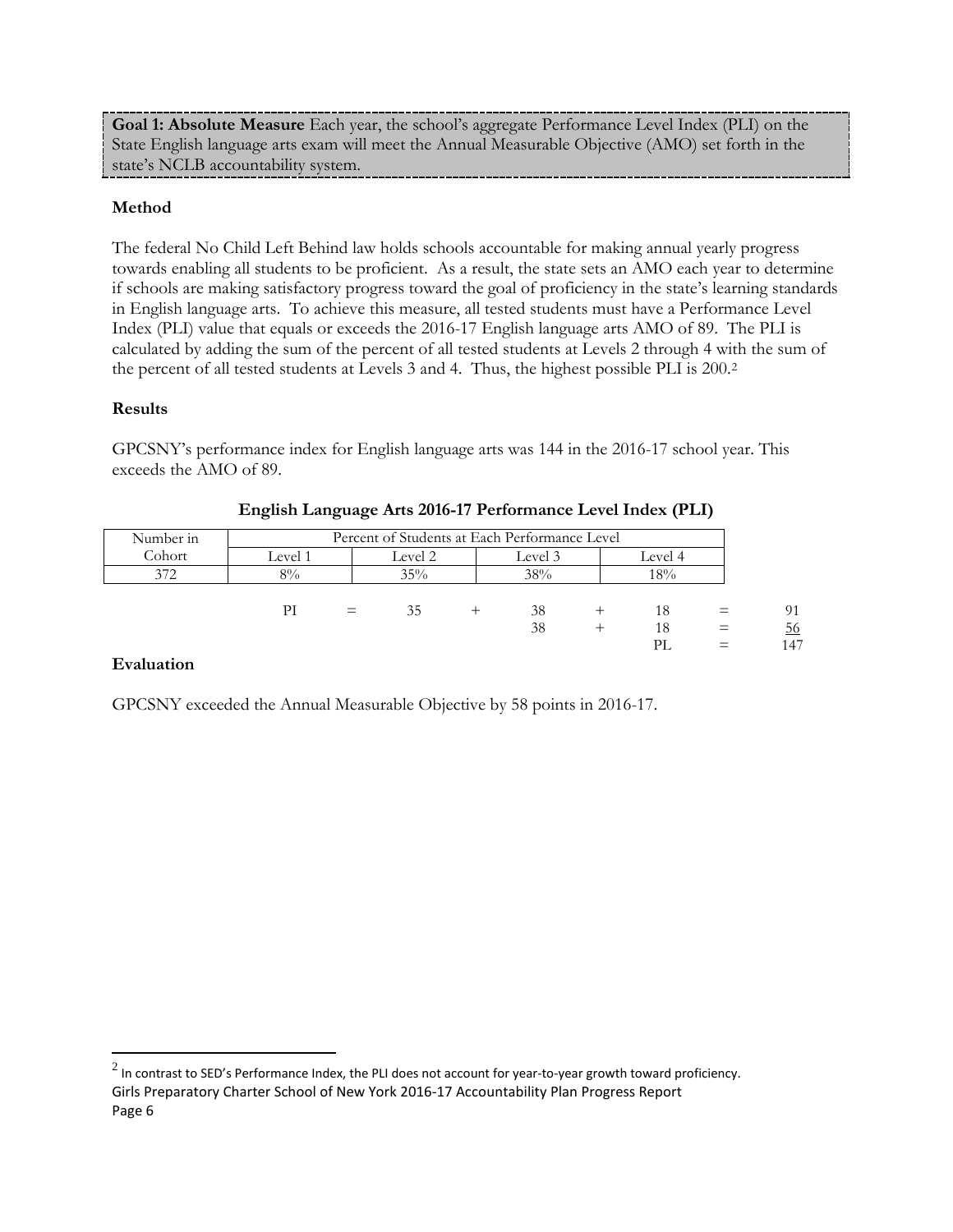## **Goal 1: Comparative Measure**

Each year, the percent of all tested students who are enrolled in at least their second year and performing at proficiency on the state English language arts exam will be greater than that of all students in the same tested grades in the local school district.

# **Method**

A school compares tested students enrolled in at least their second year to all tested students in the surrounding public school district. Comparisons are between the results for each grade in which the school had tested students in at least their second year at the school and the total result for all students at the corresponding grades in the school district.[3](#page-7-0)

# **Results**

Students enrolled in at least their second year at Girls Prep outperformed those in their host district, NYC Community District 1.

|       | Percent of Students at Proficiency |                                                          |                         |               |  |  |  |  |
|-------|------------------------------------|----------------------------------------------------------|-------------------------|---------------|--|--|--|--|
| Grade |                                    | Charter School Students In At Least 2 <sup>nd</sup> Year | All District 1 Students |               |  |  |  |  |
|       | Percent                            | Number Tested                                            | Percent                 | Number Tested |  |  |  |  |
|       | 69%                                | 49                                                       | 49%                     | 721           |  |  |  |  |
|       | $62\%$                             | 51                                                       | 51%                     | 693           |  |  |  |  |
|       | 48%                                | 60                                                       | 46%                     | 704           |  |  |  |  |
|       | 57%                                | 64                                                       | 42%                     | 701           |  |  |  |  |
|       | 53%                                | 62                                                       | 52%                     | 756           |  |  |  |  |
|       | 72%                                | 40                                                       | 50%                     | 680           |  |  |  |  |
| All   | 60%                                | 326                                                      | 48%                     | 4255          |  |  |  |  |

## **2016-17 State English Language Arts Exam Charter School and District Performance by Grade Level**

# **Evaluation**

Girls Prep met the accountability measure requiring that the proportion of all students who are enrolled in at least their second year and performing at proficiency on the state English language arts exam be greater than that of all students in the same tested grades in the local school district.

<span id="page-7-0"></span> $3$  Schools can acquire these data when the New York State Education Department releases its Access database containing grade level ELA and math test results for all schools and districts statewide. The NYSED announces the release of the data on its News [Release webpage.](http://www.oms.nysed.gov/press/)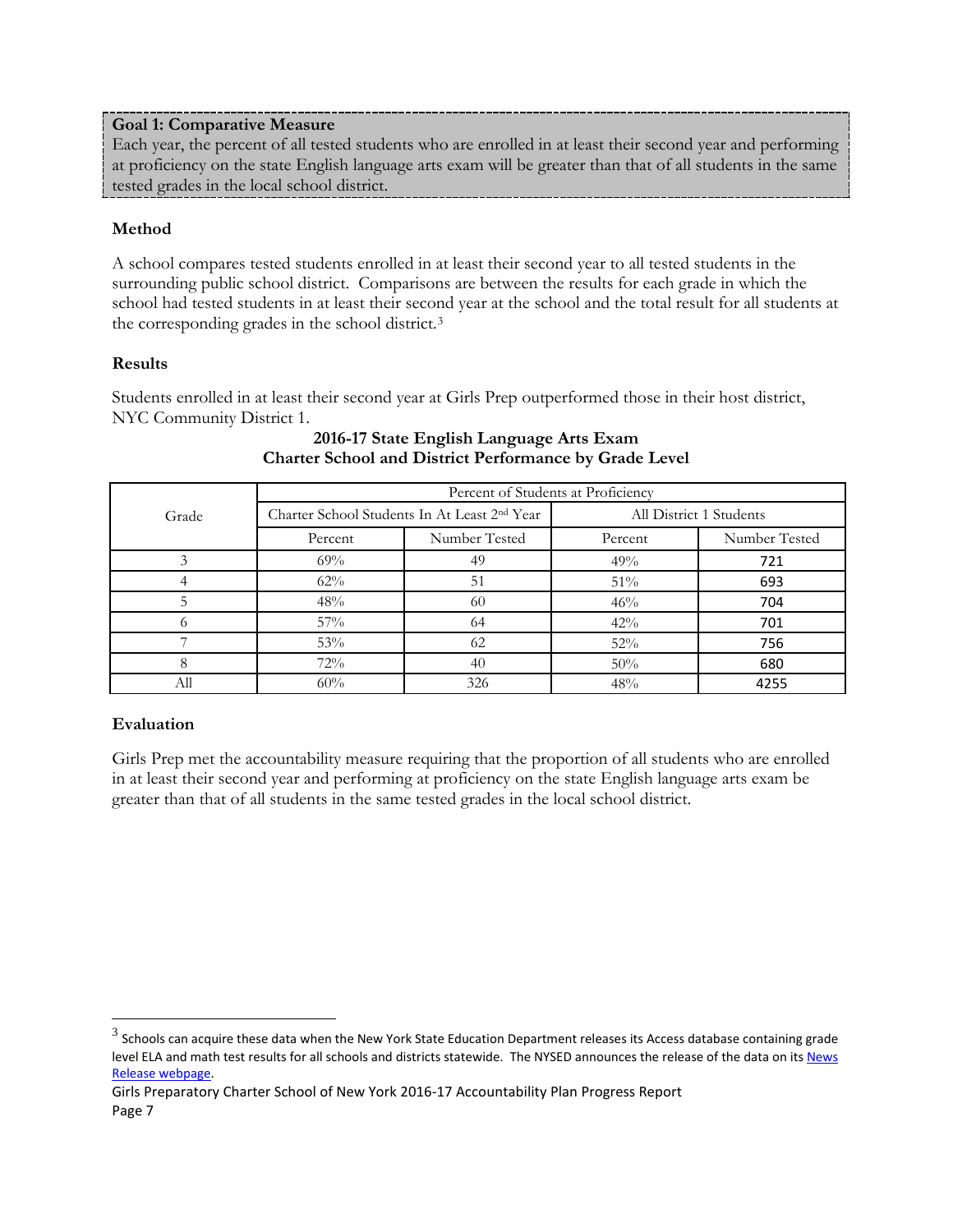## **Additional Evidence**

The below table demonstrates that Girls Prep students have outperformed the students of the school's host district, District 1, in three of the last 4 years.

|                |               | Percent of Students Enrolled in at Least their Second Year Who Are at Proficiency Compared<br>to Local District Students |               |          |               |          |               |          |  |  |  |
|----------------|---------------|--------------------------------------------------------------------------------------------------------------------------|---------------|----------|---------------|----------|---------------|----------|--|--|--|
| Grade          | 2013-14       |                                                                                                                          |               | 2014-15  | 2015-16       |          | 2016-17       |          |  |  |  |
|                | Girls<br>Prep | District                                                                                                                 | Girls<br>Prep | District | Girls<br>Prep | District | Girls<br>Prep | District |  |  |  |
|                |               |                                                                                                                          |               |          |               |          |               |          |  |  |  |
| 3              | 52%           | 36%                                                                                                                      | 38%           | 38%      | 49%           | 48%      | 69%           | 49%      |  |  |  |
| $\overline{4}$ | 26%           | 40%                                                                                                                      | 36%           | 36%      | 43%           | 41%      | 62%           | 51%      |  |  |  |
| 5              | 59%           | 34%                                                                                                                      | 39%           | 39%      | 67%           | 41%      | 48%           | 46%      |  |  |  |
| 6              | 27%           | 35%                                                                                                                      | 38%           | 38%      | 47%           | 42%      | 57%           | 42%      |  |  |  |
| 7              | $44\%$        | $41\%$                                                                                                                   | 36%           | 36%      | 53%           | 42%      | 53%           | 52%      |  |  |  |
| 8              | 38%           | 38%                                                                                                                      | 43%           | 43%      | 63%           | 41%      | 72%           | 50%      |  |  |  |
| All            | $41\%$        | 37%                                                                                                                      | 38%           | 40%      | 55%           | 43%      | 60%           | 48%      |  |  |  |

# **English Language Arts Performance of Charter School and Local District by Grade Level and School Year**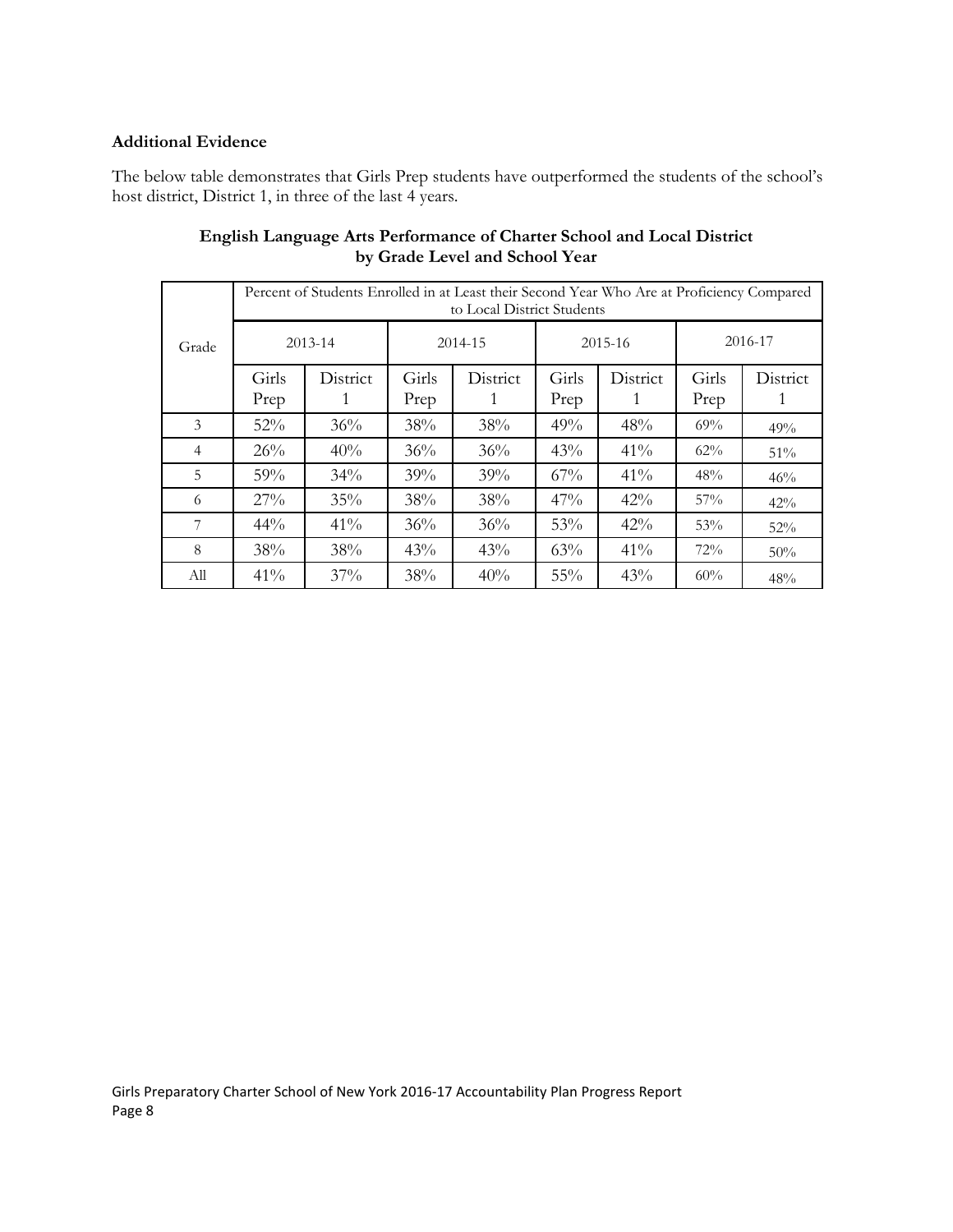# **Goal 1: Comparative Measure**

Each year, the school will exceed its predicted level of performance on the state English language arts exam by an Effect Size of 0.3 or above (performing higher than expected to a small degree) according to a regression analysis controlling for students eligible for economically disadvantaged students among all public schools in New York State[.4](#page-9-0)

# **Method**

The Charter Schools Institute conducts a Comparative Performance Analysis, which compares the school's performance to demographically similar public schools state-wide. The Institute uses a regression analysis to control for the percentage of economically disadvantaged students among all public schools in New York State. The Institute compares the school's actual performance to the predicted performance of public schools with a similar economically disadvantaged percentage. The difference between the schools' actual and predicted performance, relative to other schools with similar economically disadvantaged statistics, produces an Effect Size. An Effect Size of 0.3 or performing higher than expected to a small degree is the requirement for achieving this measure.

Given the timing of the state's release of economically disadvantaged data and the demands of the data analysis, the 2016-17 analysis is not yet available. This report contains 2015-16 results, the most recent Comparative Performance Analysis available.

# **Results**

In 2015-16 Girls Prep's aggregate effect size in English language arts was 1.45.

| Grade | <b>Percent of</b><br><b>Economically</b><br><b>Disadvantaged</b> | <b>Number of</b><br><b>Students</b> | <b>Percent of Students</b><br>at Proficiency |                  | <b>Difference</b><br>between Actual | <b>Effect Size</b> |
|-------|------------------------------------------------------------------|-------------------------------------|----------------------------------------------|------------------|-------------------------------------|--------------------|
|       | <b>Students</b>                                                  | <b>Tested</b>                       | <b>Actual</b>                                | <b>Predicted</b> | and Predicted                       |                    |
|       | 82.4                                                             | 69                                  | 51                                           | 31.5             | 19.5                                | 1.09               |
|       | 76.1                                                             | 71                                  | 54                                           | 32.5             | 21.5                                | 1.26               |
|       | 80.0                                                             | 78                                  | 58                                           | 24.0             | 34.0                                | 2.27               |
| 6     | 75.0                                                             | 65                                  | 42                                           | 26.1             | 15.9                                | 0.97               |
|       | 73.3                                                             | 45                                  | 53                                           | 26.8             | 26.2                                | 1.57               |
| 8     | 73.3                                                             | 44                                  | 61                                           | 32.9             | 28.1                                | 1.52               |
| All   | 77.2                                                             | 372                                 | 52.9                                         | 28.8             | 24.1                                | 1.45               |

# 2015-16 **English Language Arts Comparative Performance by Grade Level**

| <b>School's Overall Comparative Performance:</b> |  |
|--------------------------------------------------|--|
| Higher than expected to a large degree           |  |

<span id="page-9-0"></span> <sup>4</sup> The Institute will continue using *economically disadvantaged* instead of *eligibility for free lunch* as the demographic variable in 2013-14. Schools should report previous year's results using reported free-lunch statistics.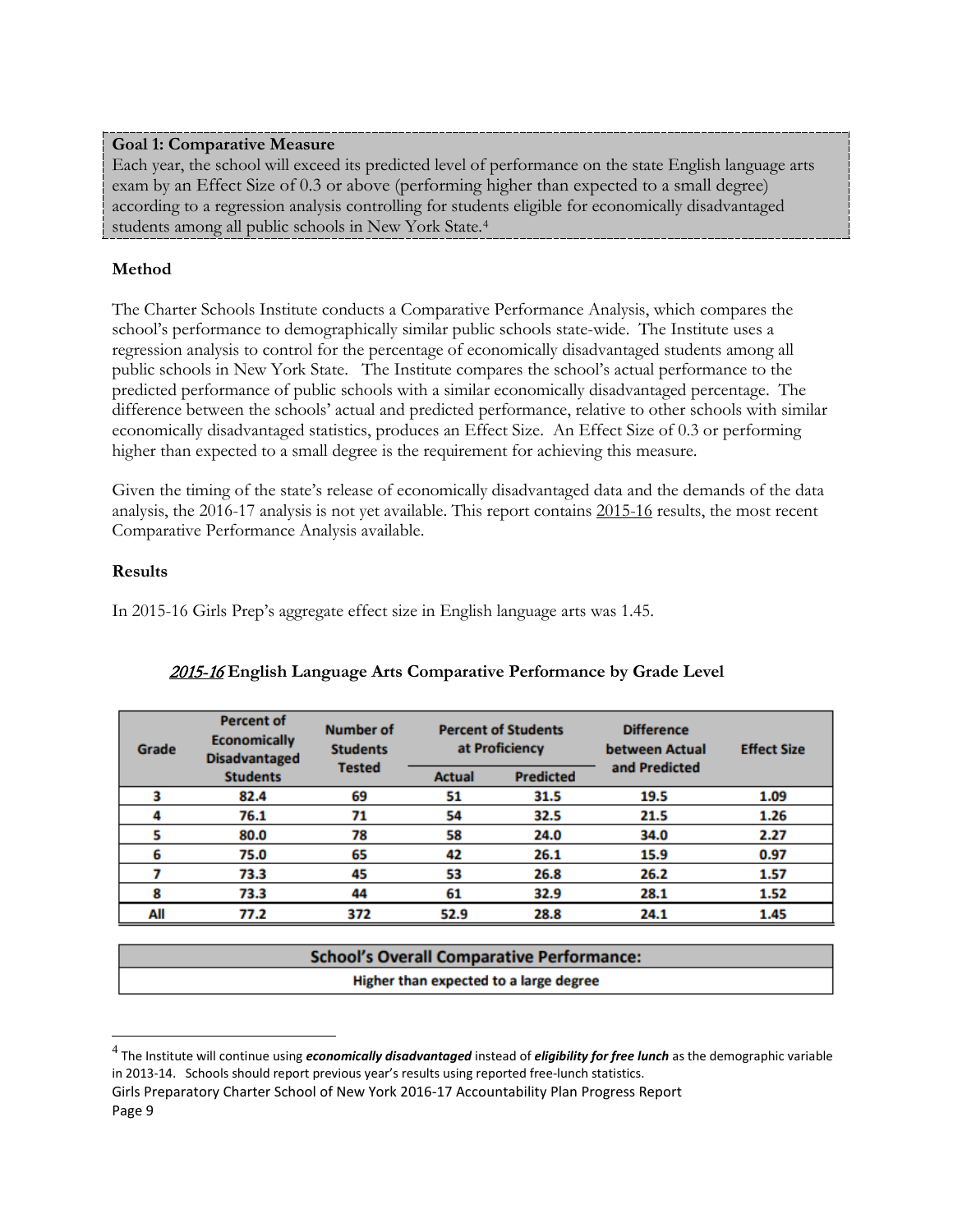# **Evaluation**

In 2015-16, Girls Prep met this accountability plan goal. Girls Prep's effect size is not yet available for 2016-17, the year relevant to this analysis.

## **Additional Evidence**

GPCSNY has had a strongly positive effect size for each of the last four years.

| School<br>Year | Grades | Percent<br>Eligible for<br>Free Lunch | Number<br>Tested | Actual | Predicted | Effect<br>Size |
|----------------|--------|---------------------------------------|------------------|--------|-----------|----------------|
| 2010-11        | K-6    | 62                                    | 222              | 60.4   | 46.6      | 0.85           |
| 2011-12        | $K-7$  | 56.2                                  | 262              | 64.1   | 49.6      | 0.95           |
| 2012-13        | $K-8$  | 73.1                                  | 318              | 33.7   | 22.9      | 0.79           |
| 2013-14        | $K-8$  | 79.8                                  | 334              | 38.2   | 21.3      | 1.22           |
| 2014-15        | $K-8$  | 76.1                                  | 346              | 35.9   | 22.4      | 0.94           |
| 2015-16        | $K-8$  | 77.2                                  | 372              | 52.9   | 28.8      | 1.45           |

**English Language Arts Comparative Performance by School Year**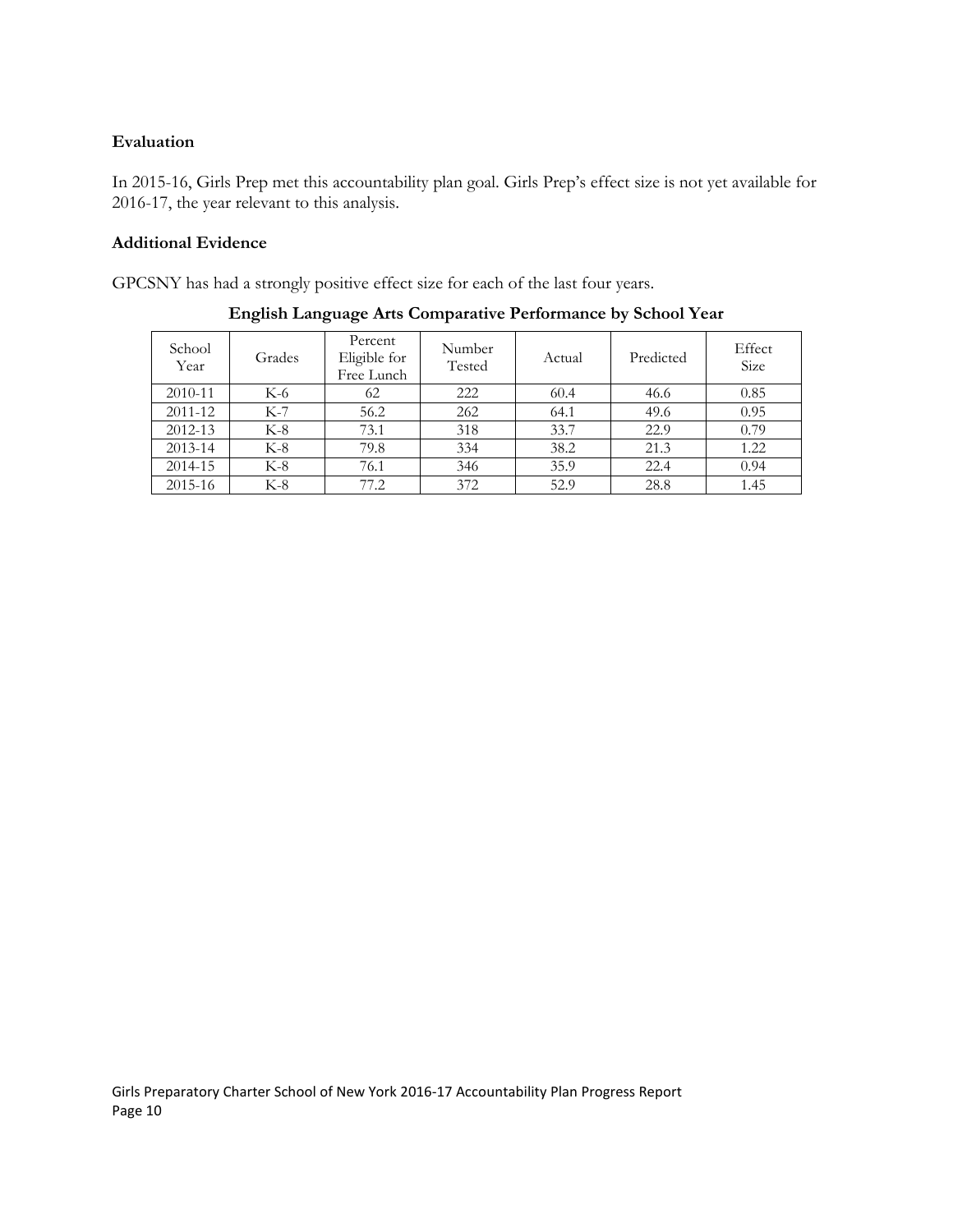## **Goal 1: Growth Measure[5](#page-11-0)**

Each year, under the state's Growth Model, the school's mean unadjusted growth percentile in English language arts for all tested students in grades 4-8 will be above the state's unadjusted median growth percentile.

# **Method**

This measure examines the change in performance of the same group of students from one year to the next and the progress they are making in comparison to other students with the same score in the previous year. The analysis only includes students who took the state exam in 2016-17 and also have a state exam score from 2015-16 including students who were retained in the same grade. Students with the same 2015-16 score are ranked by their 2016-17 score and assigned a percentile based on their relative growth in performance (student growth percentile). Students' growth percentiles are aggregated school-wide to yield a school's mean growth percentile. In order for a school to perform above the statewide median, it must have a mean growth percentile greater than 50.

## **Results**

In 2016-17, Girls Prep's mean unadjusted growth percentile was 60. This is higher than the state's unadjusted median growth percentile of 50.0

|       |        | <b>Mean Growth Percentile</b> |  |  |  |  |
|-------|--------|-------------------------------|--|--|--|--|
| Grade | School | Statewide                     |  |  |  |  |
|       |        | Median                        |  |  |  |  |
| 4     | 60     | 50                            |  |  |  |  |
| 5     | 56     | 50                            |  |  |  |  |
| 6     | 58     | 50                            |  |  |  |  |
| 7     | 63     | 50                            |  |  |  |  |
| 8     | 65     | 50                            |  |  |  |  |
|       |        | 50                            |  |  |  |  |

# **2016-17 English Language Arts Mean Growth Percentile by Grade Level**

#### **Evaluation**

In 2016-17, Girls Prep met this accountability plan goal.

# **Additional Evidence**

GPCSNY has met this accountability goal in each of the last four years.

# **English Language Arts Mean Growth Percentile by Grade Level and School Year**

<span id="page-11-0"></span><sup>&</sup>lt;sup>5</sup> See Guidelines fo[r Creating a SUNY Accountability Plan](http://www.newyorkcharters.org/operate/first-year-schools/accountability-plan/) for an explanation.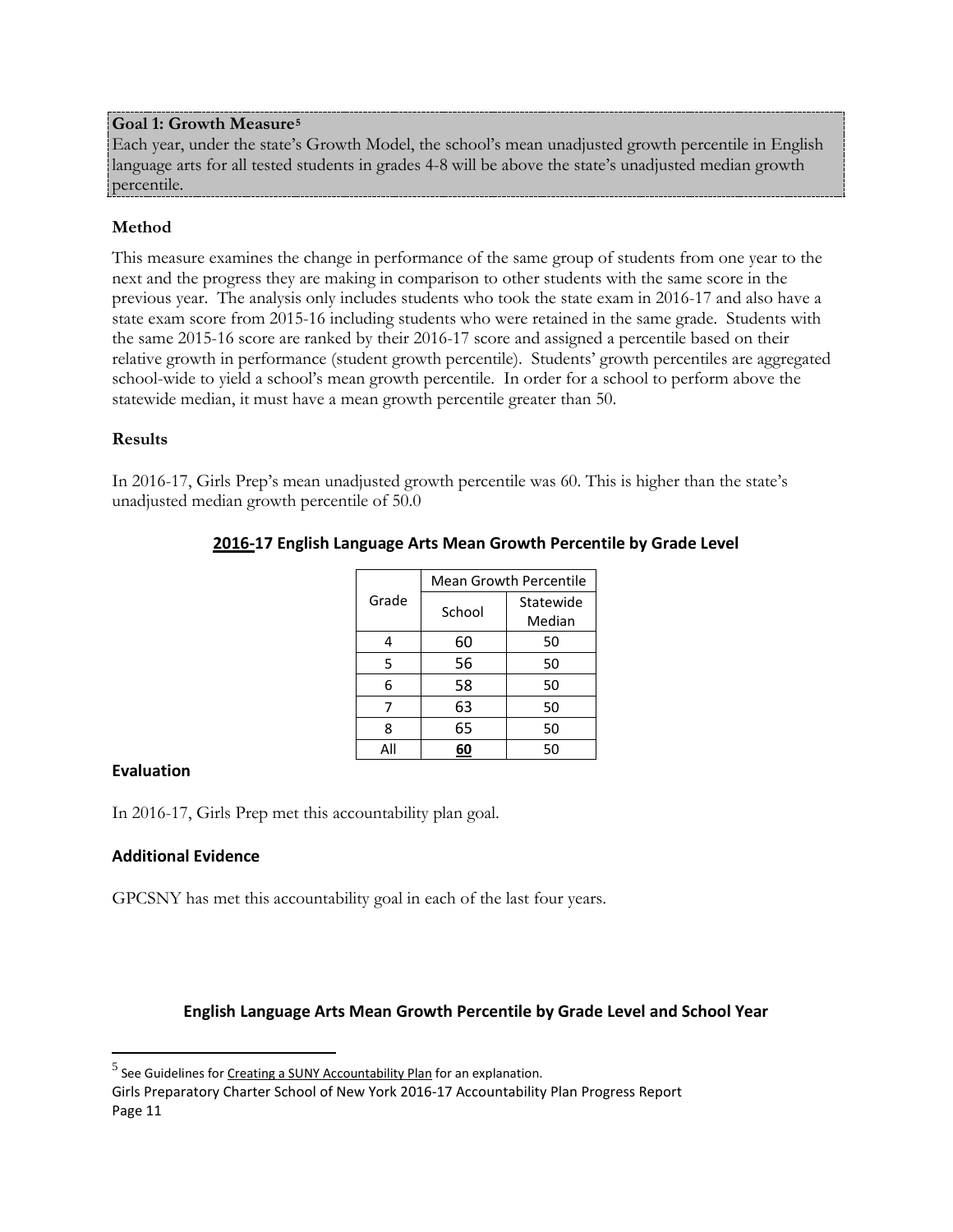|       | <b>Mean Growth Percentile</b> |           |         |           |         |  |  |  |
|-------|-------------------------------|-----------|---------|-----------|---------|--|--|--|
| Grade | 2012-13                       | 2013-14   | 2014-15 | 2015-16   | 2016-17 |  |  |  |
|       | 66                            | 44        | 50      | 54        | 60      |  |  |  |
| 5     | 56                            | 58.5      | 51      | 64        | 56      |  |  |  |
| 6     | 61.5                          | 50.5      | 49      | 59        | 58      |  |  |  |
|       | 69                            | 58.5      | 52      | 61        | 63      |  |  |  |
| 8     | 47.5                          | 44        | 50      | 54        | 65      |  |  |  |
| All   | 60.6                          | <u>50</u> | 51      | <u>58</u> | 60      |  |  |  |

# **Summary of the English Language Arts Goal**

We are committed to providing the resources needed for our students to become proficient readers of the English language. GPCSNY is committed to a culture of continuous improvement where student achievement and success has no limit.

In 2016-17, GPCSNY achieved 4 out of the 5 possible measures for evaluation. Below we have outlined an action plan to implement in the coming year. This plan includes programs and processes that have proven to be successful and new strategies that address our observable gaps.

Like the overwhelming majority of charter schools in New York City, Girls Prep did not meet the goal of 75 percent proficiency in 2016-17. However, our outstanding growth data gives us confidence that we are on a predictive path to attaining that goal in the future.

| Type        | Measure                                                                                                                                                                                                                                                                                                                                                                                    | <b>Outcome</b>  |
|-------------|--------------------------------------------------------------------------------------------------------------------------------------------------------------------------------------------------------------------------------------------------------------------------------------------------------------------------------------------------------------------------------------------|-----------------|
| Absolute    | Each year, 75 percent of all tested students who are enrolled in at least their<br>second year will perform at proficiency on the New York State English<br>language arts exam for grades 3-8.                                                                                                                                                                                             | Did Not Achieve |
| Absolute    | Each year, the school's aggregate Performance Level Index (PLI) on the state<br>English language arts exam will meet that year's Annual Measurable Objective<br>(AMO) set forth in the state's NCLB accountability system.                                                                                                                                                                 | Achieved        |
| Comparative | Each year, the percent of all tested students who are enrolled in at least their<br>second year and performing at proficiency on the state English language arts<br>exam will be greater than that of students in the same tested grades in the local<br>school district.                                                                                                                  | Achieved        |
| Comparative | Each year, the school will exceed its predicted level of performance on the<br>state English language arts exam by an Effect Size of 0.3 or above (performing<br>higher than expected to a small degree) according to a regression analysis<br>controlling for economically disadvantaged students among all public schools<br>in New York State. (Using 2012-13 school district results.) | Achieved        |
| Growth      | Each year, under the state's Growth Model the school's mean unadjusted<br>growth percentile in English language arts for all tested students in grades 4-8<br>will be above the state's unadjusted median growth percentile.                                                                                                                                                               | Achieved        |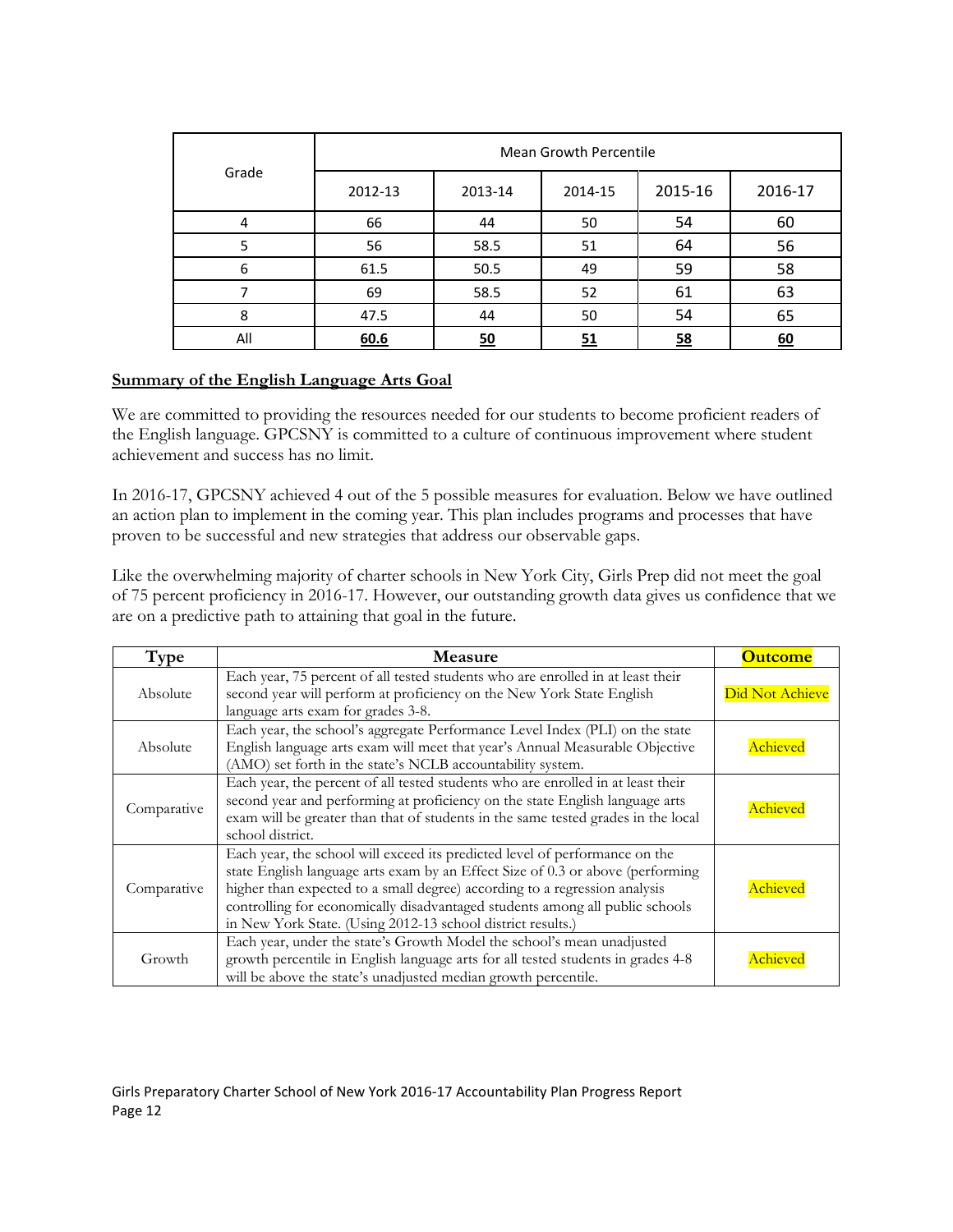#### **Action Plan**

## **Curriculum**

During the charter period, Girls Prep faculty worked diligently with peer faculty across the Public Prep Network to improve the quality and consistency of the ELA curriculum. The K-8 curriculum was constructed through a combination of upgrading the strongest of the units that were already in use, and bringing in high quality external units from Success Academy, Expeditionary Learning and other schools with a strong track record of academic excellence. In 2016-17 teachers across the network will be implemented a common, standards-aligned ELA curriculum that is coherent in PreK-8, and that contains rich, rigorous texts representing a diverse body of knowledge. Each unit provides common components, including the ability to choose among a variety of rigorous texts, aligned assessments, clear enduring understandings, interdisciplinary connections, and detailed lesson guides for teachers to use, amend, or build upon. All standards, skills, scope and sequence, and end-of-unit assessments are shared in common across Public Prep schools, allowing schools to share instructional techniques and benchmark progress against their peers.

## **Instruction**

The second key lever to drive academic improvement is to continue to refine our coaching and observation processes. As the level of expectations of our students has increased, we have identified that our expectations for adult learning must also increase, and are providing additional levels of support and professional development opportunities to ensure successful and impactful instructional delivery. This year, Girls Prep's full-time instructional leaders include an ELA coach, a Director of Curriculum and Assessment at each campus, and our principals, who are our primary instructional leaders. All of these individuals will regularly observe teachers and provide instructional feedback. Grade team leaders will also conduct informal observations and peer observations. All observations will utilize the Danielson framework as our model of excellent teaching.

Girls Prep has invested in the TeachBoost platform to improve the quality of observation, coaching and evaluation. All teachers will receive a minimum of 15 short and 5 long classroom observations from their coach, which is the average reported by top-quartile schools on TNTP's Insight survey. Our coaching and observation program will also be supported through our partnership with TNTP. From the research literature on school improvement, we know that strong coaching and feedback is one of the highest-leverage strategies that a principal has to improve student achievement. TNTP will also organize Excellent School Visits to ensure our school leaders see best practice.

#### **Data & Assessment**

Girls Prep teachers and instructional leaders routinely collect and analyze a wide variety of qualitative and quantitative data in order to improve curriculum and instruction. Students are assessed using curricularaligned, performance-based assessments as measures of absolute performance. These rigorous assessments require synthesis and high-level application of knowledge from all subject areas. Student growth is measured using the NWEA MAP and STEP assessments. Throughout the year, students take interim assessments aligned with our scope and sequence in mathematics and in English Language Arts.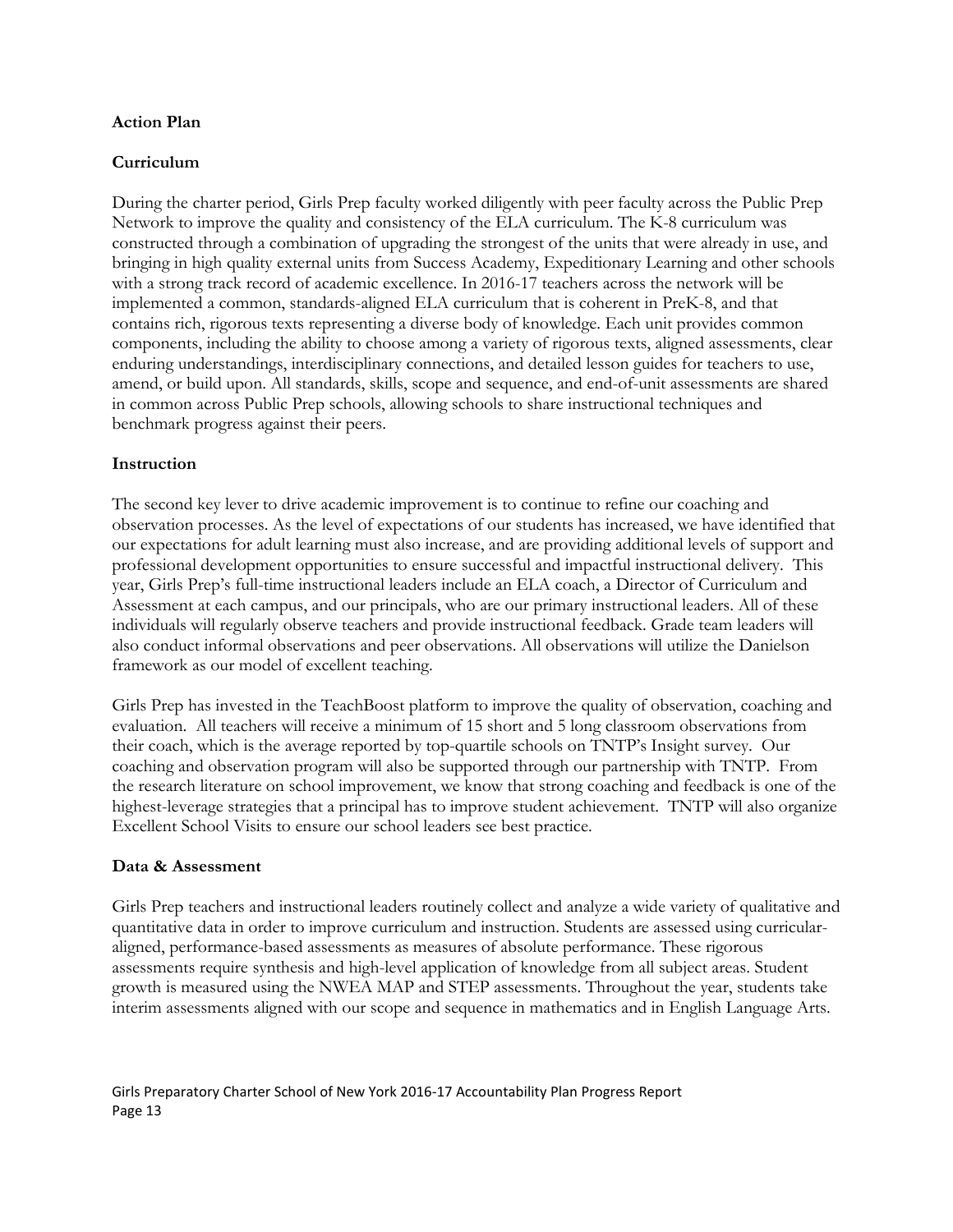## **Leadership**

To better support the Instruction, Curriculum and Assessment, Public Prep will make important changes to strengthen the organization's central leadership team. To improve the support and supervision of principals, Public Prep unbundled some of the responsibilities of the CEO, putting day-to-day operations in the hands of the network's Academic Team. This department includes a superintendent, assistant superintendent of elementary schools, assistant superintendent middle schools, chief learning officer, chief data and technology officer, director of English language arts instruction, 3 ELA instructional coaches, director of math instruction, a math instructional coach, and a director of instructional technology.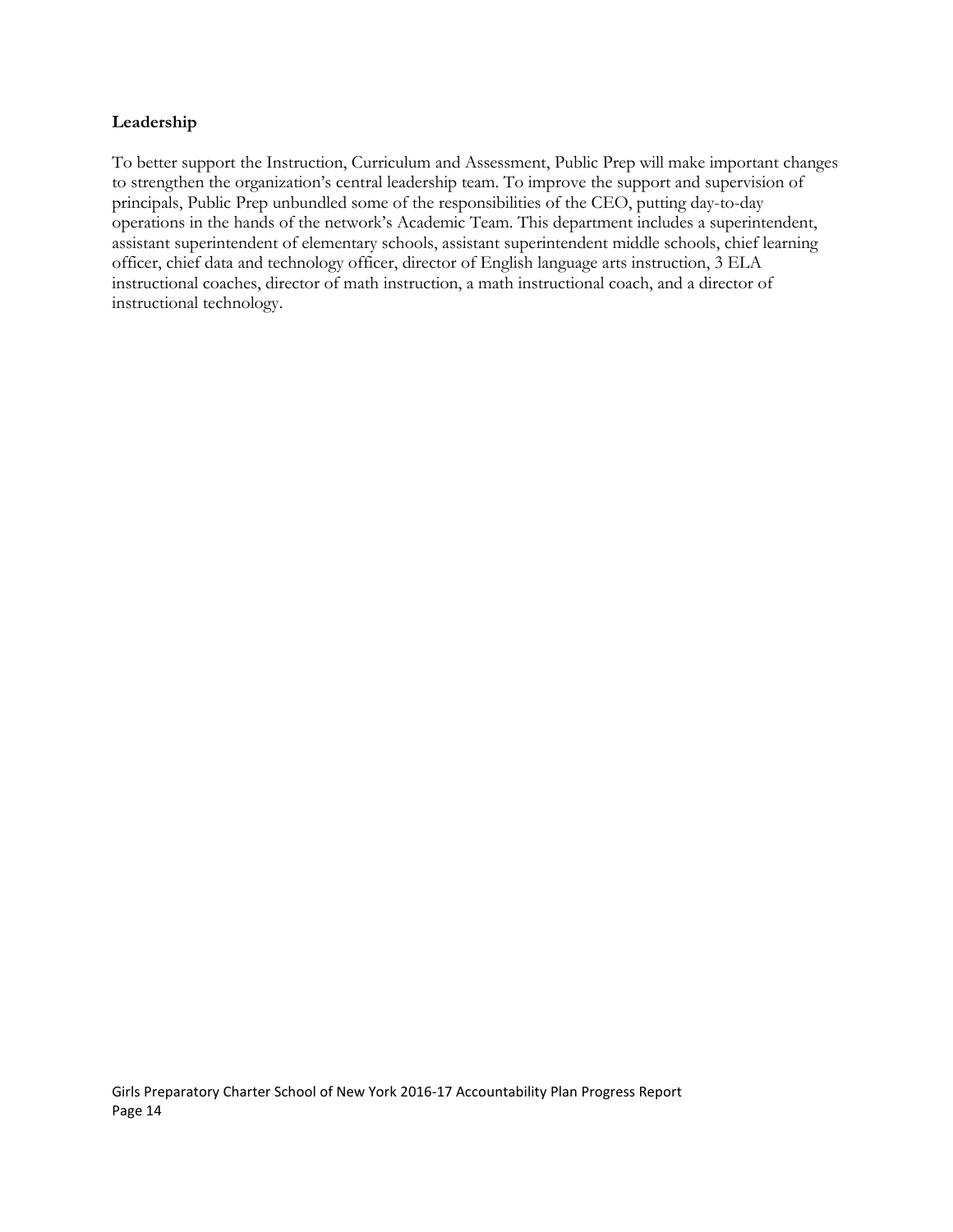## **MATHEMATICS**

## **Goal 2: Mathematics**

GPCSNY students will demonstrate steady progress in the understanding and application of mathematical skills and concepts.

#### **Background**

GPCSNY has an intensive math curriculum that utilizes the Common Core State Standards as a foundation and folds in rigorous curricula to challenge students and allow teachers to narrow and deepen the scope of math instruction. GPCSNY's math instruction schedule includes a morning meeting each day, as well as a math lesson each day at the elementary level Teachers use data from student work and math lessons in order to plan for future instruction. In middle school, scholars have math instruction for one hour and thirty minutes daily.

GPCSNY is continuing to use publisher resources such as Engrade NY at the elementary and middle school, but the program is supplemented with additional content and exemplars to provide more process based problem solving and to fill gaps in the curriculum. The use of math centers to develop and reinforce mathematical concepts and skills is a critical component of the math workshop. In addition to a math workshop, students participate in solving complex word problems during "Cognitively Guided Instruction" (CGI). CGI serves as a daily opportunity for students to deeply consider number relationships, to apply relationships to computation strategies, and to discuss and analyze their reasoning. CGI supports the development of efficient, flexible, meaningful, and accurate computation strategies.

GPCSNY's instructional leadership teams focus on abstract math to more readily assure that students will be able to take on a more diverse array of mathematical problems and apply their mathematical understandings to new and varied situations. With this strategy teachers are also able to hone their instructional technique through intensive development of lessons.

#### **Goal 2: Absolute Measure**

Each year, 75 percent of all tested students enrolled in at least their second year will perform at proficiency on the New York State mathematics examination for grades 3-8.

#### **Method**

The school administered the New York State Testing Program mathematics assessment to students in 3rd through 8th grade in April 2017. Each student's raw score has been converted to a grade-specific scaled score and a performance level.

The table below summarizes participation information for this year's test administration. The table indicates total enrollment and total number of students tested. It also provides a detailed breakdown of those students excluded from the exam. Note that this table includes all students according to grade level, even if they have not enrolled in at least their second year.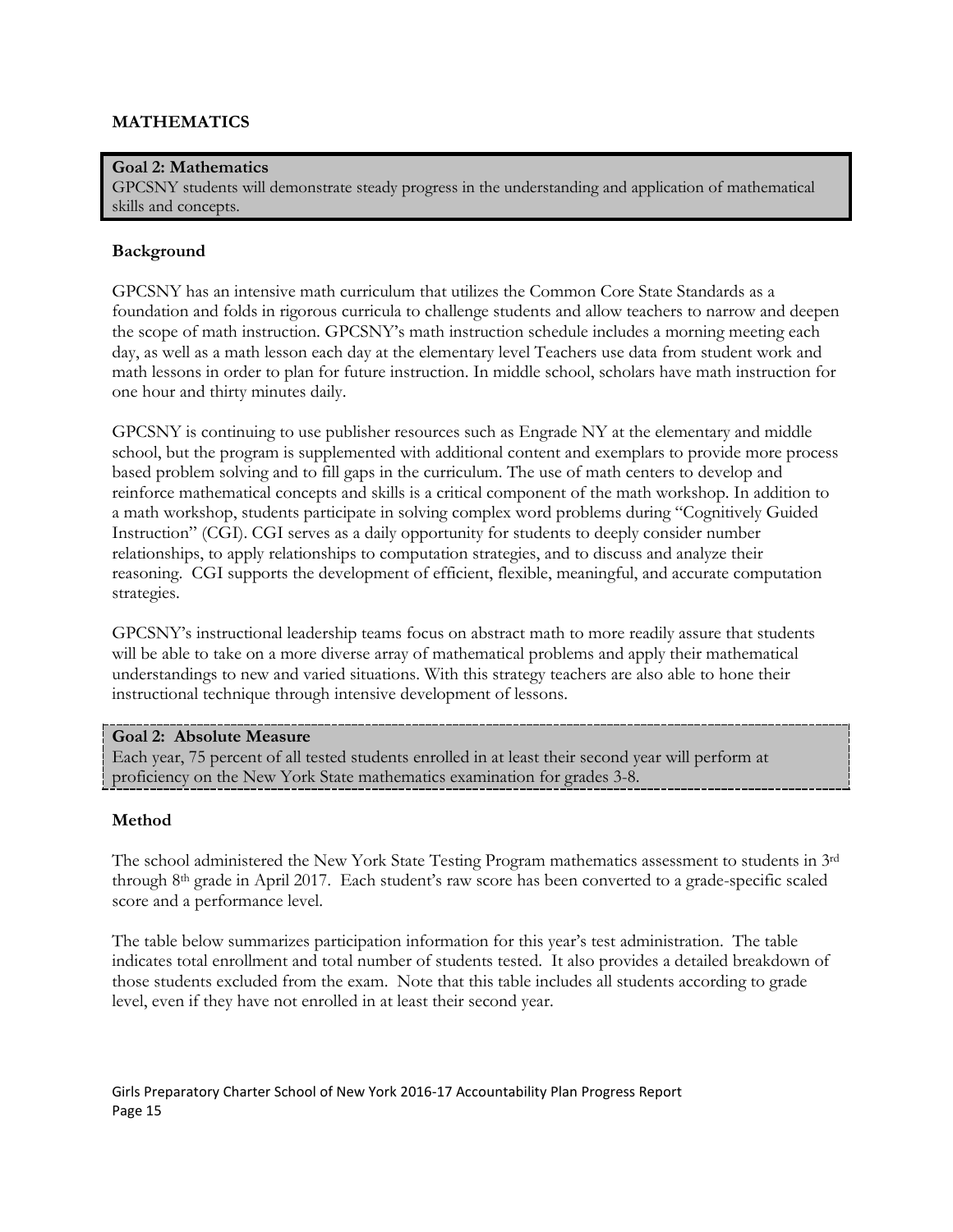## **2016-17 State Mathematics Exam Number of Students Tested and Not Tested**

| Grade | <b>Total Tested</b> |     | Total      |        |          |
|-------|---------------------|-----|------------|--------|----------|
|       |                     | IEP | <b>ELL</b> | Absent | Enrolled |
| 3     | 72                  |     |            |        | 72       |
|       | 65                  |     |            | O      | 71       |
| 5     | 82                  |     |            |        | 86       |
| O     | 79                  |     |            |        | 83       |
|       | 63                  |     |            | 3      | 66       |
| 8     | 40                  |     |            | 2      | 42       |
| All   | 401                 |     |            | 19     | 420      |

#### **Results**

48% of Girls Prep students enrolled in at least their second year were proficient on the NYS mathematics examination.

|        |         | All Students | Enrolled in at least their Second Year |        |  |
|--------|---------|--------------|----------------------------------------|--------|--|
| Grades |         | Number       |                                        | Number |  |
|        | Percent | Tested       | Percent                                | Tested |  |
| 3      | 56%     | 72           | $61\%$                                 | 49     |  |
|        | 48%     | 65           | 52%                                    | 50     |  |
| 5      | 33%     | 82           | 30%                                    | 60     |  |
| 6      | 58%     | 79           | 63%                                    | 65     |  |
|        | $44\%$  | 63           | 45%                                    | 62     |  |
| 8      | 38%     | 40           | 38%                                    | 40     |  |
| All    | 47%     | 401          | 48%                                    | 326    |  |

## **Performance on 2016-17 State Mathematics Exam By All Students and Students Enrolled in At Least Their Second Year**

# **Evaluation**

Girls Prep did not meet the accountability measure of 75 percent of students enrolled in at least their second year achieving proficiency. However, as the data in the following sections demonstrates, Girls Prep students made significantly more than a year of growth, and also outperformed their host district. Accordingly, we believe the data indicates that Girls Prep is on a predictive path to meeting the goal of 75 percent proficiency in the future.

<span id="page-16-0"></span> <sup>6</sup> $\sqrt{6}$ 

Girls Preparatory Charter School of New York 2016-17 Accountability Plan Progress Report Page 16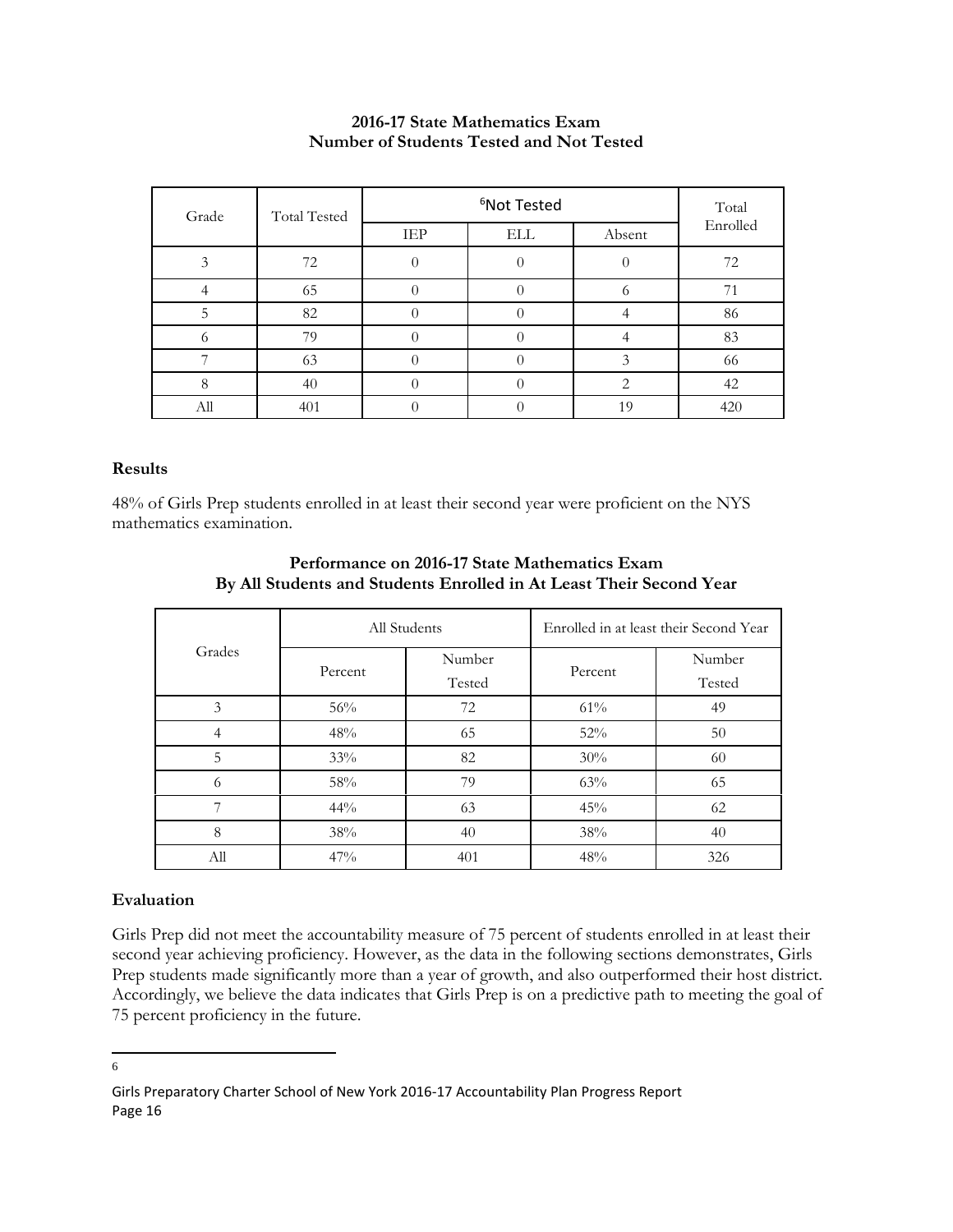## **Additional Evidence**

The below table indicates that the percentage of students in at least their second year achieving proficiency increased by 2% from 2015-16 to 2016-17.

|                | Percent of Students Enrolled in At Least Their Second Year Achieving Proficiency |                  |         |                  |         |                  |         |                  |  |
|----------------|----------------------------------------------------------------------------------|------------------|---------|------------------|---------|------------------|---------|------------------|--|
| Grade          |                                                                                  | 2013-14          |         | 2014-15          |         | 2015-16          |         | 2016-17          |  |
|                | Percent                                                                          | Number<br>Tested | Percent | Number<br>Tested | Percent | Number<br>Tested | Percent | Number<br>Tested |  |
| 3              | $57\%$                                                                           | 63               | 57%     | 56               | $61\%$  | 69               | 61%     | 49               |  |
| $\overline{4}$ | 48%                                                                              | 42               | $55\%$  | 58               | 41%     | 71               | 52%     | 50               |  |
| 5              | $34\%$                                                                           | 32               | 26%     | 35               | 54%     | 78               | 30%     | 60               |  |
| 6              | 54%                                                                              | 41               | 33%     | 36               | 37%     | 65               | 63%     | 65               |  |
| 7              | 69%                                                                              | 45               | 34%     | 47               | 33%     | 45               | 45%     | 62               |  |
| 8              | 19%                                                                              | 62               | 54%     | 41               | 41%     | 44               | 38%     | 40               |  |
| All            | 47%                                                                              | 284              | 43%     | 273              | 46%     | 372              | 48%     | 326              |  |

## **Mathematics Performance by Grade Level and School Year**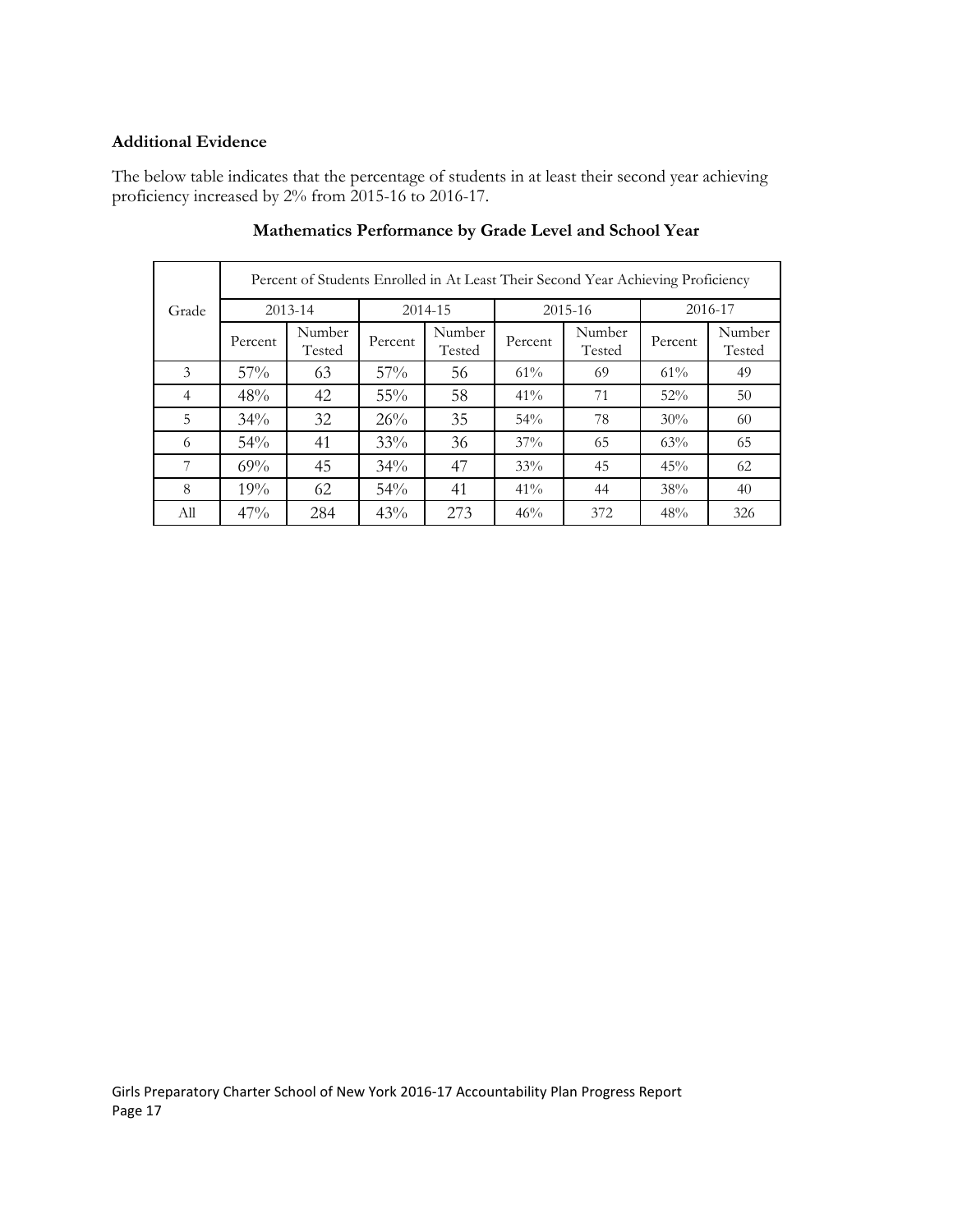## **Goal 2: Absolute Measure**

Each year, the school's aggregate Performance Level Index (PLI) on the State mathematics exam will meet the Annual Measurable Objective (AMO) set forth in the state's NCLB accountability system.

## **Method**

The federal No Child Left Behind law holds schools accountable for making annual yearly progress towards enabling all students to be proficient. As a result, the state sets an AMO each year to determine if schools are making satisfactory progress toward the goal of proficiency in the state's learning standards in mathematics. To achieve this measure, all tested students must have a Performance Level Index (PLI) value that equals or exceeds the 2016-17 mathematics AMO of 86. The PLI is calculated by adding the sum of the percent of all tested students at Levels 2 through 4 with the sum of the percent of all tested students at Levels 3 and 4. Thus, the highest possible PLI is 200.[7](#page-18-0)

#### **Results**

GPCSNY's performance index for mathematics was 129 in the 2016-17 school year. This exceeds the AMO of 86.

| Number in | Percent of Students at Each Performance Level |  |                    |  |     |  |         |     |     |
|-----------|-----------------------------------------------|--|--------------------|--|-----|--|---------|-----|-----|
| Cohort    | Level 1                                       |  | Level 2<br>Level 3 |  |     |  | Level 4 |     |     |
| 372       | 16%                                           |  | $37\%$             |  | 28% |  | 8%      |     |     |
|           |                                               |  |                    |  |     |  |         |     |     |
|           | РI                                            |  | 37                 |  | 28  |  | 18      |     | 83  |
|           |                                               |  |                    |  | 28  |  | 18      | $=$ | 46  |
|           |                                               |  |                    |  |     |  | PL)     |     | 129 |

#### **Mathematics 2016-17 Performance Level Index (PLI)**

#### **Evaluation**

GPCSNY exceeded the Annual Measurable Objective by 43 points in 2016-17.

<span id="page-18-0"></span>Girls Preparatory Charter School of New York 2016-17 Accountability Plan Progress Report Page 18  $^7$  In contrast to NYSED's Performance Index, the PLI does not account for year-to-year growth toward proficiency.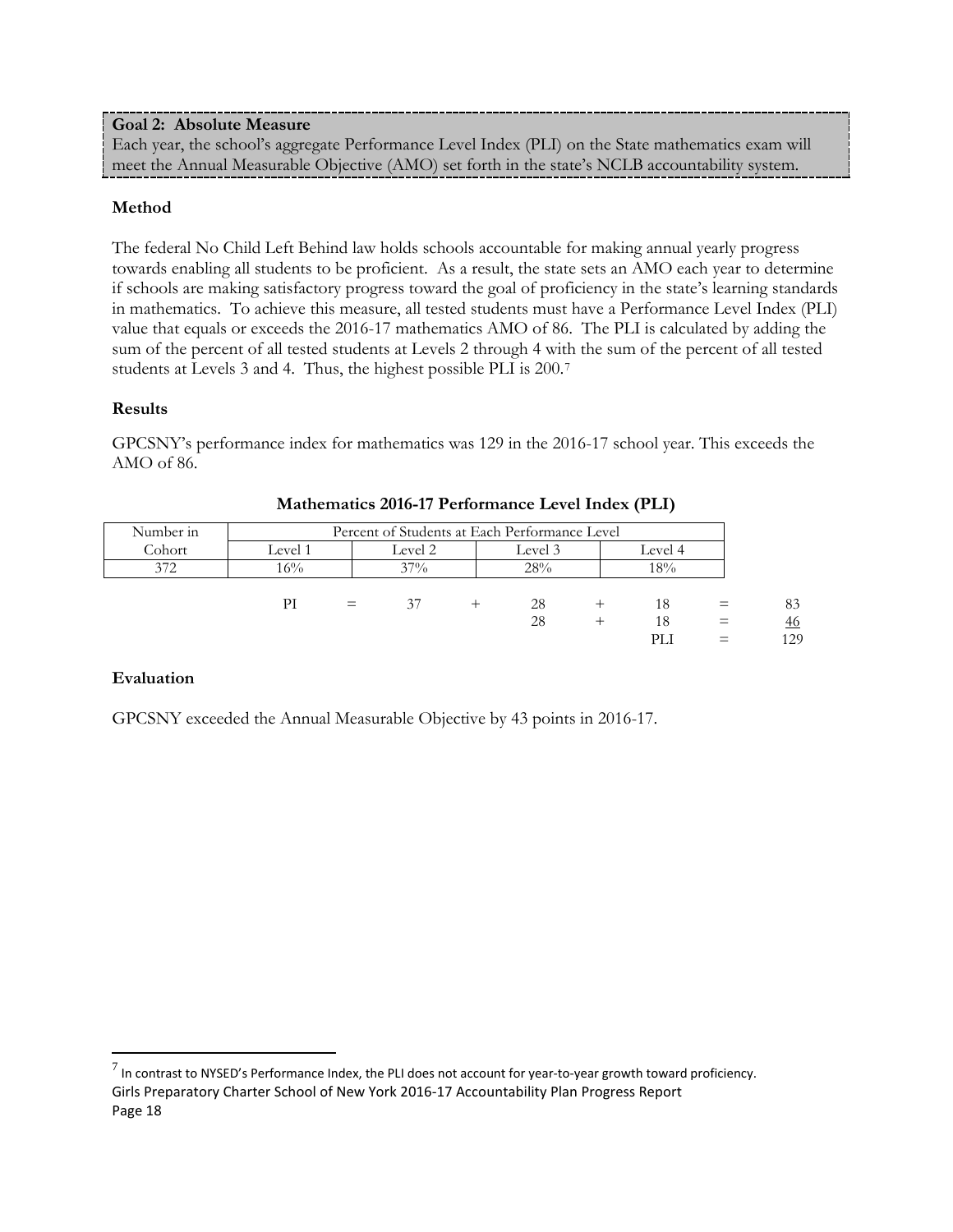## **Goal 2: Comparative Measure**

Each year, the percent of all tested students who are enrolled in at least their second year and performing at proficiency on the state mathematics exam will be greater than that of all students in the same tested grades in the local school district.

# **Method**

A school compares tested students enrolled in at least their second year to all tested students in the surrounding public school district. Comparisons are between the results for each grade in which the school had tested students in at least their second year at the school and the total result for all students at the corresponding grades in the school district.[8](#page-19-0)

# **Results**

Students enrolled in at least their second year at Girls Prep outperformed those of their host district, NYC Community District 1.

|                | Percent of Students at Proficiency |                                                 |                              |               |  |  |  |  |  |
|----------------|------------------------------------|-------------------------------------------------|------------------------------|---------------|--|--|--|--|--|
| Grade          |                                    | Charter School Students In At Least 2nd<br>Year | <b>All District Students</b> |               |  |  |  |  |  |
|                | Percent                            | Number Tested                                   | Percent                      | Number Tested |  |  |  |  |  |
| 3              | 61%                                | 49                                              | 52%                          | 726           |  |  |  |  |  |
| $\overline{4}$ | 52%                                | 50                                              | 50%                          | 711           |  |  |  |  |  |
| 5              | 30%                                | 60                                              | 49%                          | 717           |  |  |  |  |  |
| 6              | 63%                                | 65                                              | 47%                          | 721           |  |  |  |  |  |
| 7              | 45%                                | 62                                              | 42%                          | 761           |  |  |  |  |  |
| 8              | 38%                                | 40                                              | 20%                          | 570           |  |  |  |  |  |
| All            | 48%                                | 326                                             | 44%                          | 4206          |  |  |  |  |  |

# **2016-17 State Mathematics Exam Charter School and District Performance by Grade Level**

# **Evaluation**

Girls Prep met the accountability measure requiring that students who are enrolled in at least their second year and performing at proficiency on the state mathematics exam to be greater than that of all students in the same tested grades in the local school district.

<span id="page-19-0"></span> $8$  Schools can acquire these data when the New York State Education Department releases its Access database containing grade level ELA and math test results for all schools and districts statewide. The NYSED announces the release of the data on its News [Release webpage.](http://www.oms.nysed.gov/press/)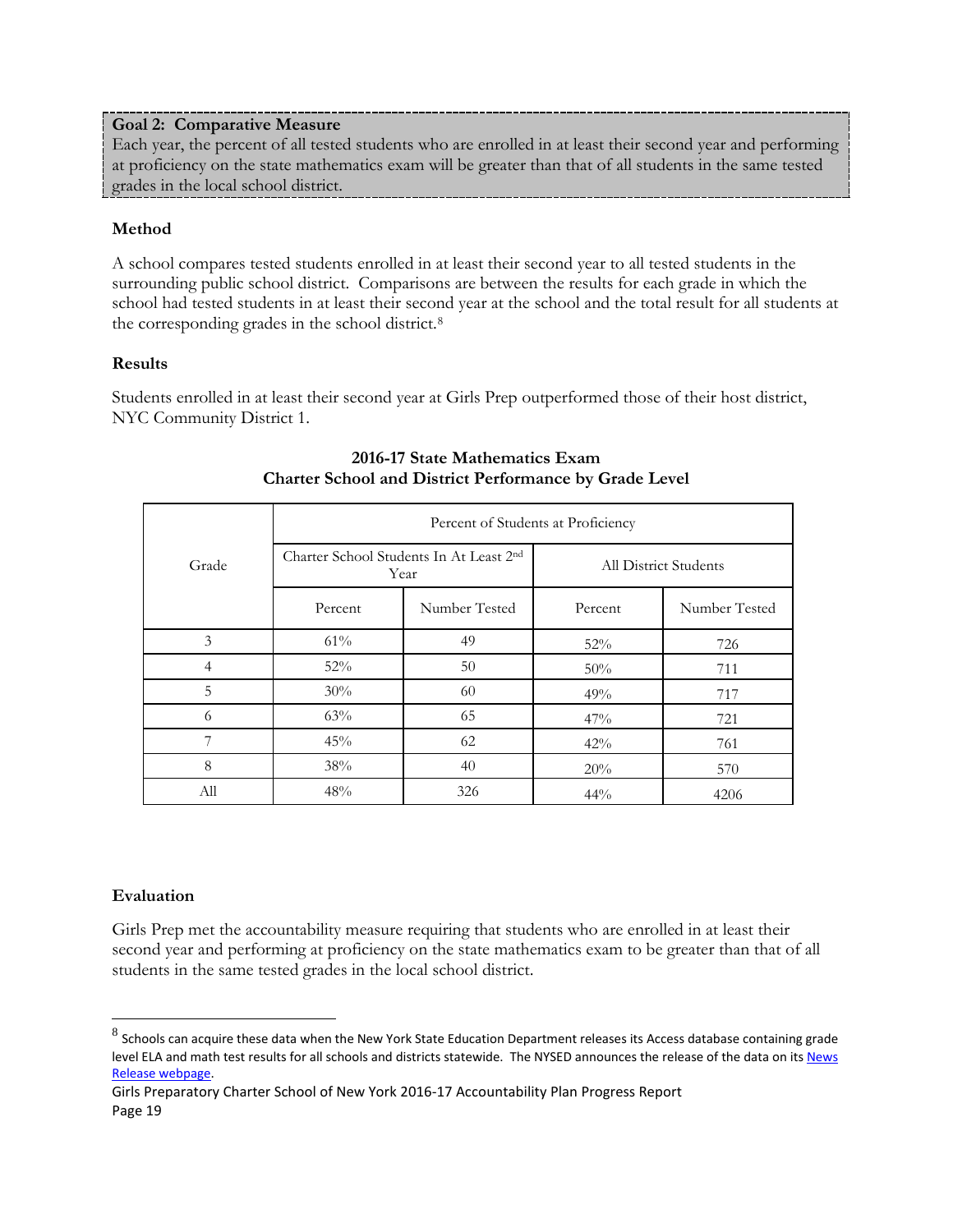## **Additional Evidence**

The below table demonstrates that Girls Prep students have outperformed the students of the school's host district, District 1, in each of the last 4 years.

|                |         | Percent of Students Enrolled in at Least their Second Year Who Are at Proficiency Compared to Local<br><b>District Students</b> |         |          |         |          |         |          |  |  |  |  |
|----------------|---------|---------------------------------------------------------------------------------------------------------------------------------|---------|----------|---------|----------|---------|----------|--|--|--|--|
| Grade          | 2013-14 |                                                                                                                                 | 2014-15 |          | 2015-16 |          | 2016-17 |          |  |  |  |  |
|                | Girls   | District                                                                                                                        | Girls   | District | Girls   | District | Girls   | District |  |  |  |  |
|                | Prep    |                                                                                                                                 | Prep    |          | Prep    |          | Prep    |          |  |  |  |  |
| 3              | 57%     | 47%                                                                                                                             | 57%     | 48%      | 61%     | 51%      | 61%     | 52%      |  |  |  |  |
| $\overline{4}$ | 48%     | 49%                                                                                                                             | 55%     | 46%      | 41%     | 46%      | 52%     | 50%      |  |  |  |  |
| 5              | 34%     | 41%                                                                                                                             | 26%     | 50%      | 54%     | 45%      | 30%     | 49%      |  |  |  |  |
| 6              | 54%     | 42%                                                                                                                             | 33%     | $44\%$   | 37%     | 46%      | 63%     | 47%      |  |  |  |  |
| 7              | 69%     | 38%                                                                                                                             | 34%     | 34%      | 33%     | 36%      | 45%     | 42%      |  |  |  |  |
| 8              | 19%     | 29%                                                                                                                             | 54%     | 27%      | 41%     | 23%      | 38%     | 20%      |  |  |  |  |
| All            | 47%     | 41%                                                                                                                             | 43%     | $42\%$   | 46%     | 42%      | 48%     | $44\%$   |  |  |  |  |

# **Mathematics Performance of Charter School and Local District by Grade Level and School Year**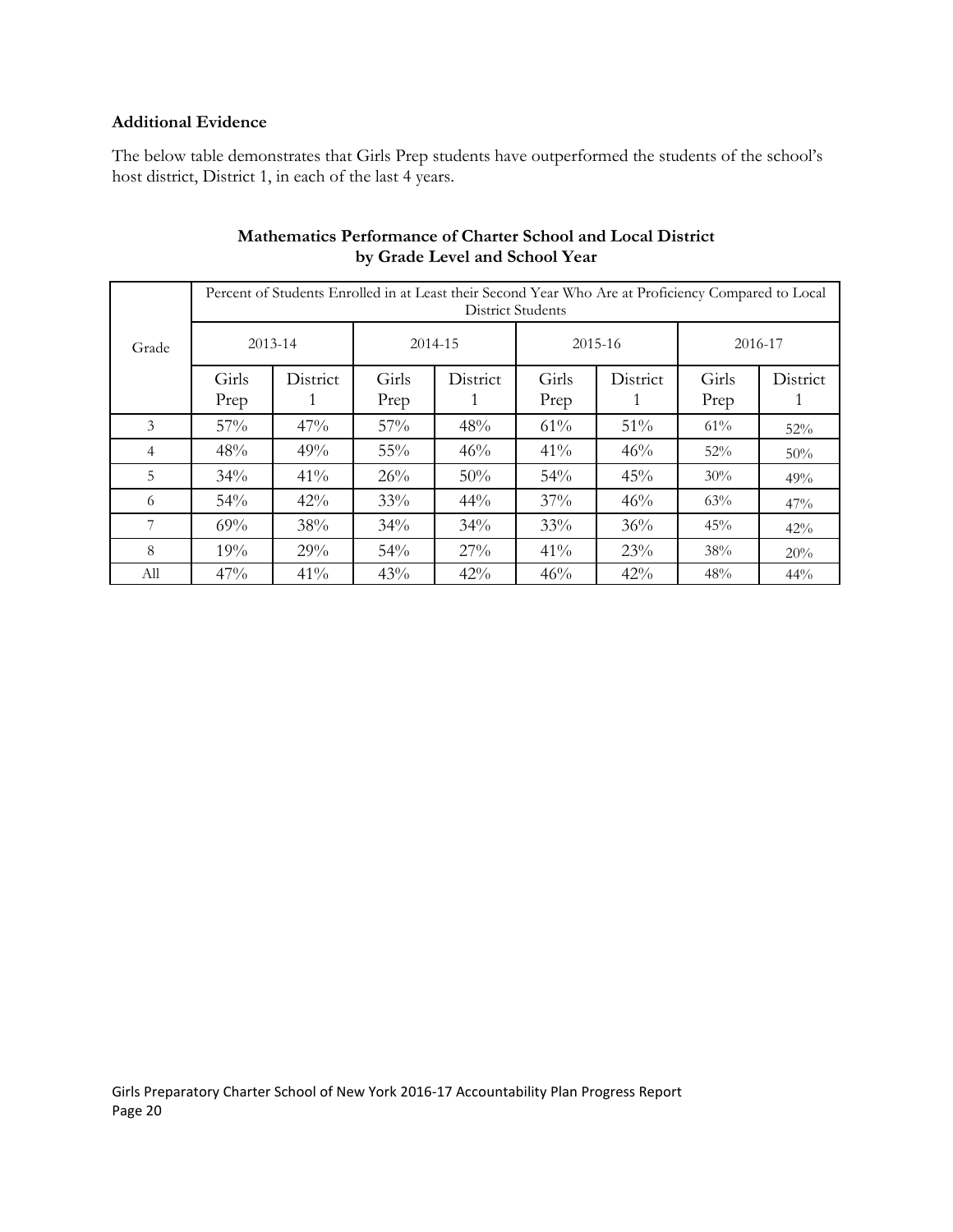## **Goal 2: Comparative Measure**

Each year, the school will exceed its predicted level of performance on the state mathematics exam by an Effect Size of 0.3 or above (performing higher than expected to a small degree) according to a regression analysis controlling for students eligible for economically disadvantaged students among all public schools in New York State.<sup>[9](#page-21-0)</sup>

# **Method**

The Charter Schools Institute conducts a Comparative Performance Analysis, which compares the school's performance to demographically similar public schools state-wide. The Institute uses a regression analysis to control for the percentage of economically disadvantaged students among all public schools in New York State. The Institute compares the school's actual performance to the predicted performance of public schools with a similar economically disadvantaged percentage. The difference between the schools' actual and predicted performance, relative to other schools with similar economically disadvantaged statistics, produces an Effect Size. An Effect Size of 0.3 or performing higher than expected to a small degree is the requirement for achieving this measure.

Given the timing of the state's release of economically disadvantaged data and the demands of the data analysis, the 2016-17 analysis is not yet available. This report contains 2015-16 results, the most recent Comparative Performance Analysis available.

## **Results**

In 2015-16, Girls Prep's aggregate effect size in mathematics was 0.83.

| <b>Percent of</b><br><b>Economically</b><br>Grade<br><b>Disadvantaged</b> |                 | <b>Number of</b><br><b>Students</b> | <b>Percent of Students</b><br>at Proficiency |                  | <b>Difference</b><br>between Actual |      |
|---------------------------------------------------------------------------|-----------------|-------------------------------------|----------------------------------------------|------------------|-------------------------------------|------|
|                                                                           | <b>Students</b> | <b>Tested</b>                       | <b>Actual</b>                                | <b>Predicted</b> | and Predicted                       |      |
|                                                                           | 82.4            | 69                                  | 61                                           | 33.9             | 27.1                                | 1.26 |
|                                                                           | 76.1            | 71                                  | 41                                           | 35.8             | 5.2                                 | 0.27 |
|                                                                           | 80.0            | 78                                  | 54                                           | 28.4             | 25.6                                | 1.37 |
| 6                                                                         | 75.0            | 65                                  | 37                                           | 29.8             | 7.2                                 | 0.36 |
|                                                                           | 73.3            | 45                                  | 33                                           | 24.8             | 8.2                                 | 0.43 |
| 8                                                                         | 73.3            | 44                                  | 41                                           | 17.4             | 23.6                                | 1.16 |
| All                                                                       | 77.2            | 372                                 | 45.8                                         | 29.3             | 16.4                                | 0.83 |

# 2015-16 **Mathematics Comparative Performance by Grade Level**

| <b>School's Overall Comparative Performance:</b> |
|--------------------------------------------------|
| Higher than expected to a large degree           |

<span id="page-21-0"></span> <sup>9</sup> The Institute will continue using *economically disadvantaged* instead of *eligibility for free lunch* as the demographic variable in 2013-14. Schools should report previous year's results using reported free-lunch statistics.

Girls Preparatory Charter School of New York 2016-17 Accountability Plan Progress Report Page 21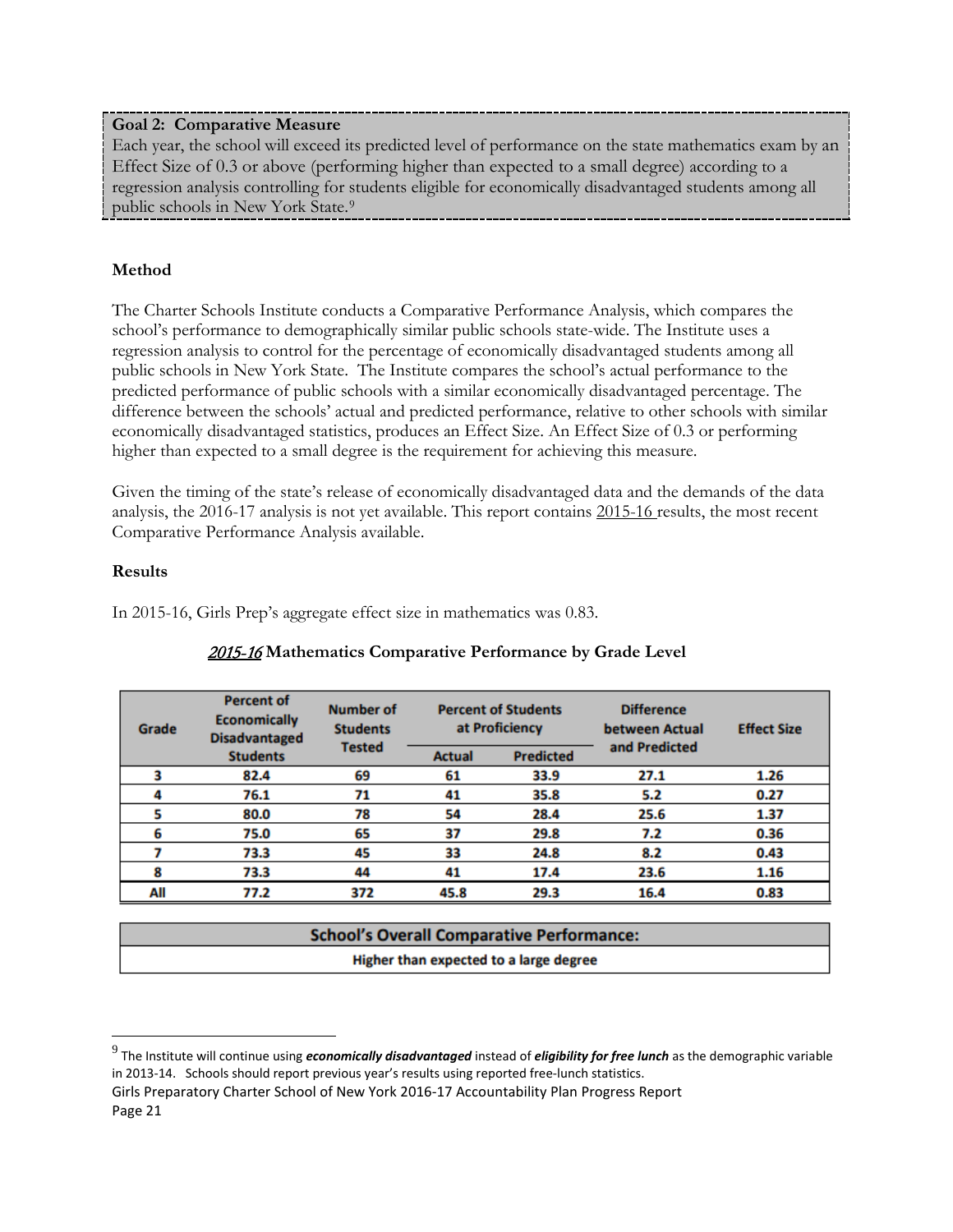# **Evaluation**

In 2015-16, Girls Prep met this accountability plan goal. Girls Prep's effect size is not yet available for 2016-17, the year relevant to this analysis.

# **Additional Evidence**

GPCSNY has had a strongly positive effect size for each of the last four years.

| School<br>Year | Grades | Percent<br>Eligible for<br>Free Lunch | Number<br>Tested | Actual | Predicted | Effect<br>Size |
|----------------|--------|---------------------------------------|------------------|--------|-----------|----------------|
| 2010-11        | K-6    | 62                                    | 222              | 81.1   | 56.2      | 1.32           |
| 2011-12        | $K-7$  | 56.2                                  | 265              | 75.8   | 59.7      | 0.85           |
| 2012-13        | $K-8$  | 73.1                                  | 318              | 35.5   | 22.9      | 0.71           |
| 2013-14        | $K-8$  | 79.8                                  | 332              | 43.2   | 26.3      | 0.88           |
| 2014-15        | $K-8$  | 76.1                                  | 347              | 42.1   | 28.3      | 0.75           |
| 2015-16        | $K-8$  | 77.2                                  | 372              | 45.8   | 29.3      | 0.83           |

# **Mathematics Comparative Performance by School Year**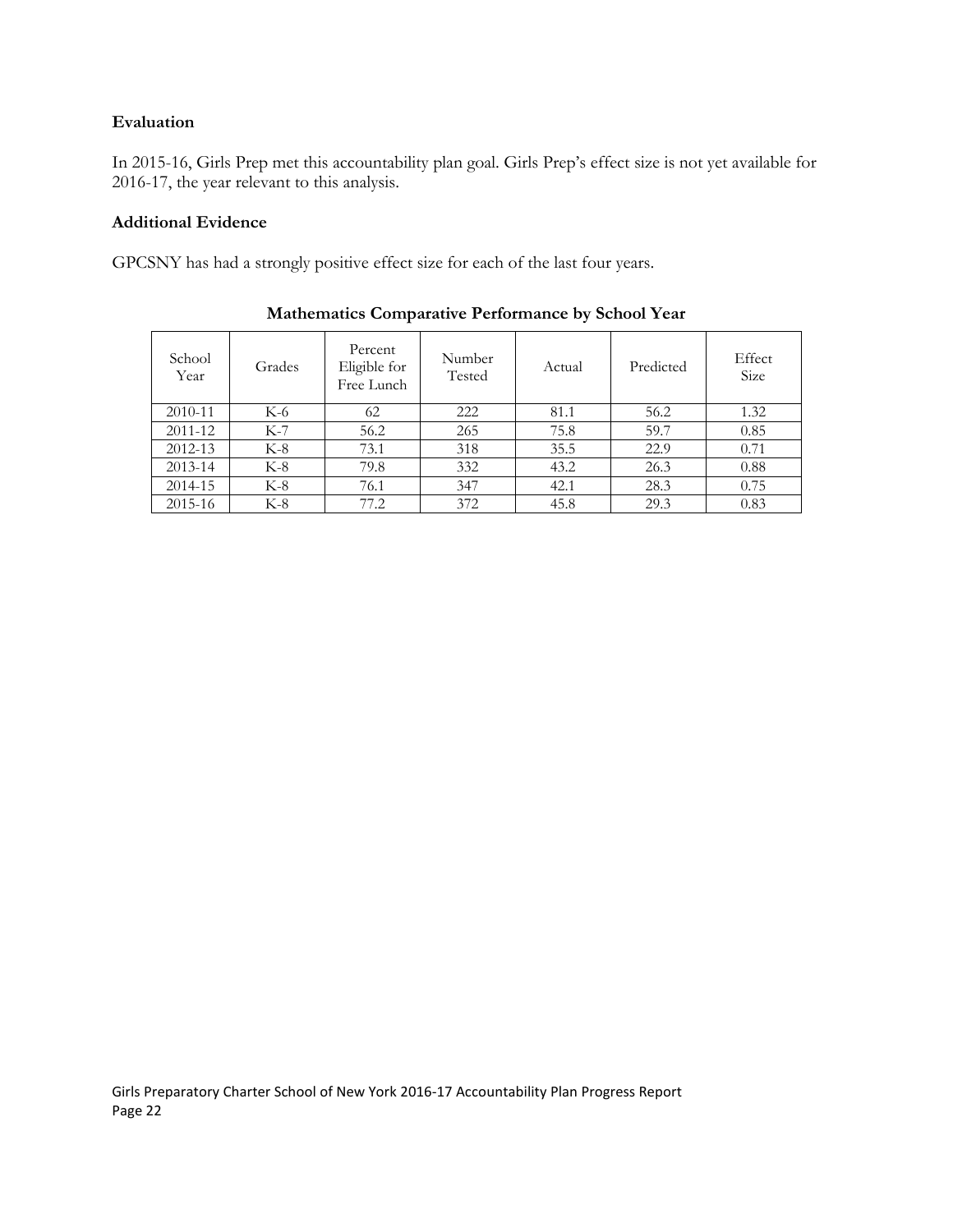## **Goal 2: Growth Measure[10](#page-23-0)**

Each year, under the state's Growth Model, the school's mean unadjusted growth percentile in mathematics for all tested students in grades 4-8 will be above the state's unadjusted median growth percentile.

# **Method**

This measure examines the change in performance of the same group of students from one year to the next and the progress they are making in comparison to other students with the same score in the previous year. The analysis only includes students who took the state exam in 2016-17 and also have a state exam score in 2015-16 including students who were retained in the same grade. Students with the same 2015-16 scores are ranked by their 2016-17 scores and assigned a percentile based on their relative growth in performance (mean growth percentile). Students' growth percentiles are aggregated schoolwide to yield a school's mean growth percentile. In order for a school to perform above the statewide median, it must have a mean growth percentile greater than 50.

In 2016-17, Girls Prep's mean unadjusted growth percentile was 59. This is higher than the state's unadjusted median growth percentile of 50.0

|       | <b>Mean Growth Percentile</b> |           |  |  |
|-------|-------------------------------|-----------|--|--|
| Grade | School                        | Statewide |  |  |
|       |                               | Average   |  |  |
| 4     | 47                            | 50        |  |  |
| 5     | 47                            | 50        |  |  |
| 6     | 64                            | 50        |  |  |
| 7     | 70                            | 50        |  |  |
| 8     | 70                            | 50        |  |  |
| All   | 59                            | 50        |  |  |

# **2015-16 Mathematics Mean Growth Percentile by Grade Level**

#### **Evaluation**

In 2016-17, Girls Prep met this accountability plan goal.

# **Additional Evidence**

GPCSNY has met this accountability goal in three of the last four years.

<span id="page-23-0"></span> $10$  See Guidelines for [Creating a SUNY Accountability Plan](http://www.newyorkcharters.org/operate/first-year-schools/accountability-plan/) for an explanation.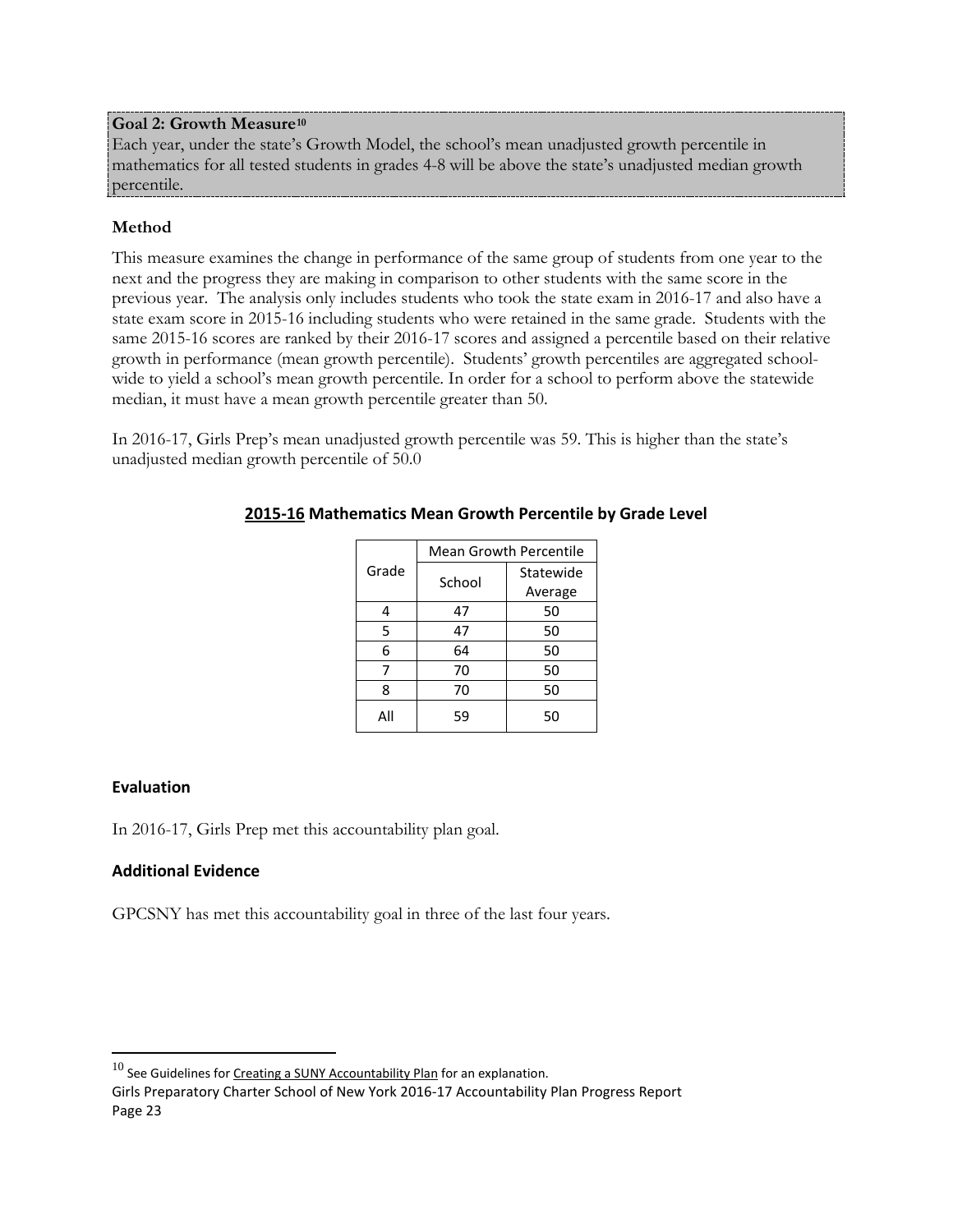| Grade | <b>Mean Growth Percentile</b> |         |         |         |  |  |  |
|-------|-------------------------------|---------|---------|---------|--|--|--|
|       | 2013-14                       | 2014-15 | 2015-16 | 2016-17 |  |  |  |
| 4     | 50                            | 54      | 41      | 47      |  |  |  |
| 5     | 38                            | 38      | 49      | 47      |  |  |  |
| 6     | 71                            | 52      | 62      | 64      |  |  |  |
|       | 69                            | 46      | 62      | 70      |  |  |  |
| 8     | 49                            | 33      | 58      | 70      |  |  |  |
| All   | 55                            | 45      | 54      | 59      |  |  |  |

# **Mathematics Mean Growth Percentile by Grade Level and School Year**

## **Summary of the Mathematics Goal**

We are committed to providing the resources needed for our students to become proficient mathematicians. GPCSNY is committed to a culture of continuous improvement where student achievement and success has no limit.

In 2015-16, GPCSNY achieved 4 out of the 5 possible measures for evaluation. Below we have outlined an action plan to implement in the coming year. This plan includes programs and processes that have proven to be successful and new strategies that address our observable gaps.

Like the overwhelming majority of charter schools in New York City, Girls Prep did not meet the goal of 75 percent proficiency in 2016-17. However, our outstanding growth data gives us confidence that we are on a predictive path to attaining that goal in the future.

| Type        | <b>Measure</b>                                                                                                                                                                                                                                                                                                                                                                   | <b>Outcome</b>  |
|-------------|----------------------------------------------------------------------------------------------------------------------------------------------------------------------------------------------------------------------------------------------------------------------------------------------------------------------------------------------------------------------------------|-----------------|
| Absolute    | Each year, 75 percent of all tested students who are enrolled in at least their<br>second year will perform at proficiency on the New York State mathematics<br>exam for grades 3-8.                                                                                                                                                                                             | Did Not Achieve |
| Absolute    | Each year, the school's aggregate Performance Level Index (PLI) on the state<br>mathematics exam will meet that year's Annual Measurable Objective (AMO)<br>set forth in the state's NCLB accountability system.                                                                                                                                                                 | Achieved        |
| Comparative | Each year, the percent of all tested students who are enrolled in at least their<br>second year and performing at proficiency on the state mathematics exam will<br>be greater than that of students in the same tested grades in the local school<br>district.                                                                                                                  | Achieved        |
| Comparative | Each year, the school will exceed its predicted level of performance on the<br>state mathematics exam by an Effect Size of 0.3 or above (performing higher<br>than expected to a small degree) according to a regression analysis controlling<br>for economically disadvantaged students among all public schools in New York<br>State. (Using 2012-13 school district results.) | Achieved        |
| Growth      | Each year, under the state's Growth Model the school's mean unadjusted<br>growth percentile in mathematics for all tested students in grades 4-8 will be<br>above the state's unadjusted median growth percentile.                                                                                                                                                               | Achieved        |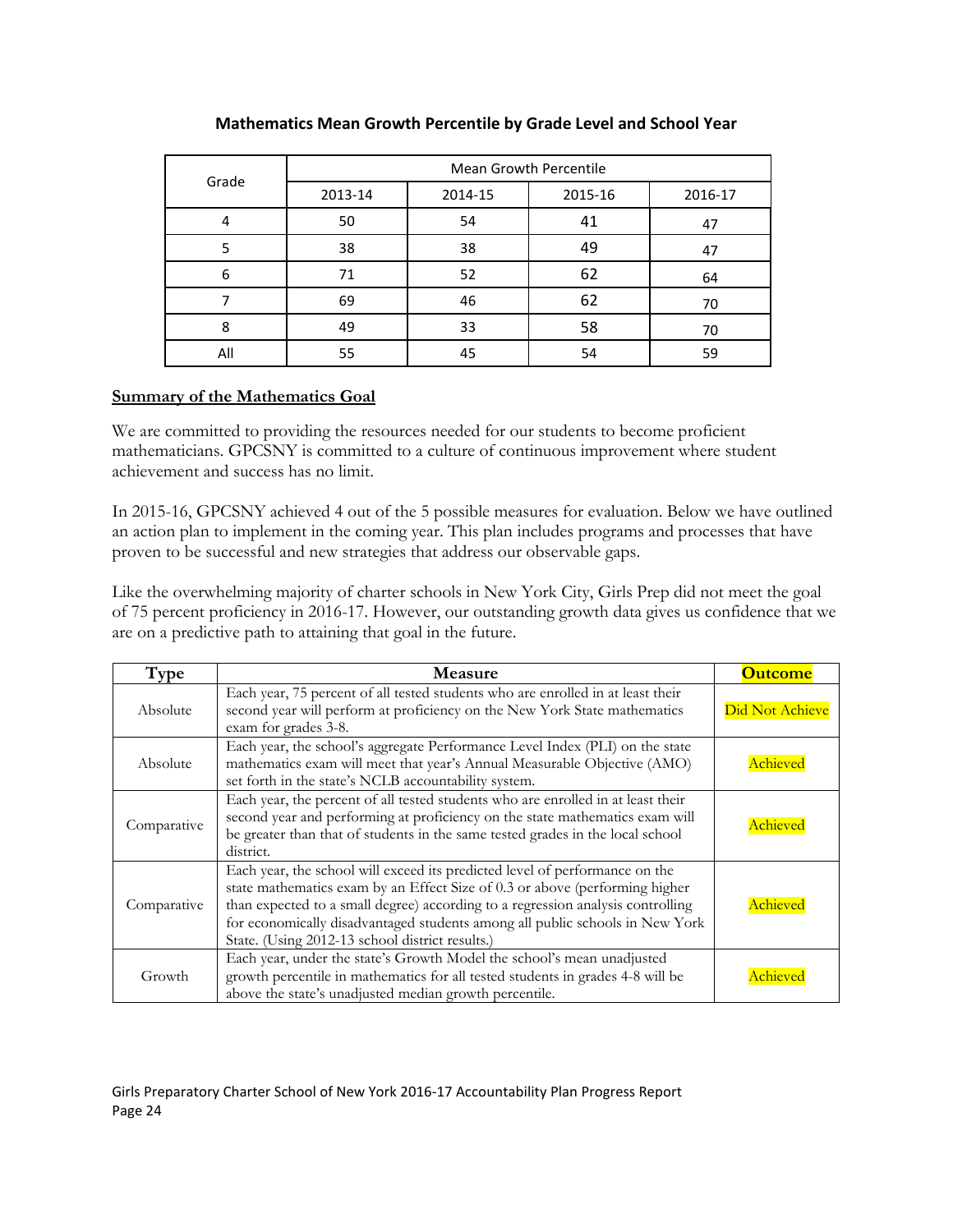#### **Action Plan**

#### **Increased Instructional Time**

In Grades K-4, we have implemented a new 30 minute problem-solving block. Students will spend this time critically engaging with a single rigorous question, developing their own strategies and discussing them with peers and as a whole class. We have contracted with Dr. Stephanie Smith to implement Cognitively Guided Instruction (CGI) "Number Talks" during this problem-solving block. CGI has previously been implemented by other NYC charter schools that have seen substantial growth in math achievement as a result.

#### **Instruction**

The second key lever to drive academic improvement is to continue to refine our coaching and observation processes. This year, Girls Prep's full-time instructional leaders include an ELA coach, two Directors of Curriculum and Assessment, and our principals, who are our primary instructional leaders. All of these individuals will regularly observe teachers and provide instructional feedback. Grade team leaders will also conduct informal observations and peer observations. All observations will utilize the Danielson framework as our model of excellent teaching.

Girls Prep has invested in the TeachBoost platform to improve the quality of observation, coaching and evaluation. All teachers will receive a minimum of 15 short and 5 long classroom observations from their coach, which is the average reported by top-quartile schools on TNTP's Insight survey. Our coaching and observation program will also be supported through our partnership with TNTP. From the research literature on school improvement, we know that strong coaching and feedback is one of the highest-leverage strategies that a principal has to improve student achievement. TNTP will also organize Excellent School Visits to ensure our school leaders see best practice.

#### **Data & Assessment**

Girls Prep Lower East Side teachers and instructional leaders routinely collect and analyze a wide variety of qualitative and quantitative data in order to improve curriculum and instruction. Students are assessed using curricular-aligned, performance-based assessments as measures of absolute performance. These rigorous assessments require synthesis and high-level application of knowledge from all subject areas. Student growth is measured using the NWEA MAP and STEP assessment. Throughout the year, students take interim assessments aligned with our scope and sequence in mathematics and in English Language Arts.

#### **Leadership**

As outlined in the ELA action plan above, Public Prep has will add additional supports and made significant changes in network and school leadership with the aim of improving instructional leadership, adult learning, teacher coaching and development.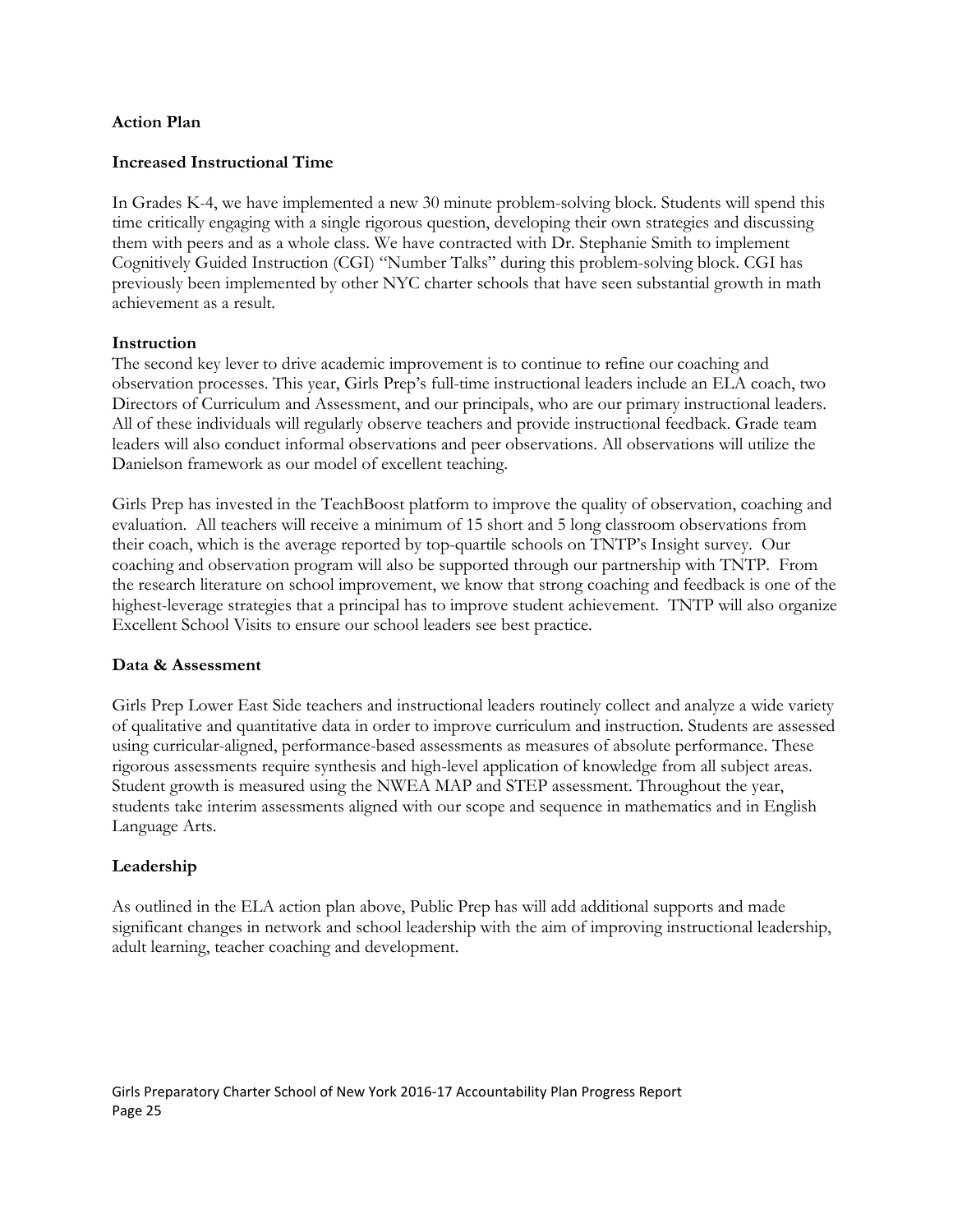#### **SCIENCE**

**Goal 3: Science** GPCSNY students will demonstrate proficiency relevant to achievement in science.

#### **Background**

Science at GPCSNY allows students to explore the world through a hands-on, inquiry based approach. Throughout their years in school students will study physical, life, and earth science. Every student at Girls Prep takes science every day, which is taught in our dedicated science labs by subject specific teachers.

Science in kindergarten explores topics such as the five senses, changes in plants and animals through the seasons, taking care of the earth and magnetism. First grade topics include astronomy, the human body, animal diversity, properties of matter (solids and liquids), and light and sound. In second grade, students use the scientific process to learn about simple machines life cycles, and the symbiotic relationship of plants and animals among other topics.

As students move on to third grade, they build on their early childhood learning. Third grade students at GPCSNY complete an in-depth study of inherited traits, meteorology, ecology, and force and motion. As fourth graders, students delve into animals and plants in their environment, discover the properties of water, explore electrical energy and magnetism, and understand the impact that natural events have on our world. Fourth graders end the year participating in the NYS Science Written and Performance Assessment that focuses on knowledge gained throughout their elementary science program.

In fifth grade, students study ecosystems, classify living things, study the roots of scientific theory, and explore the stars and the solar system. Students build their reading, writing, and inquiry skills as they engage in projects and hands-on labs.

In every grade, teachers integrate opportunities for students to read and write about the content, skills, and processes developed through their inquiry work. Teachers use Delta Education FOSS science, the state standards, and the Next Gen Science Standards as the key resources in planning instruction.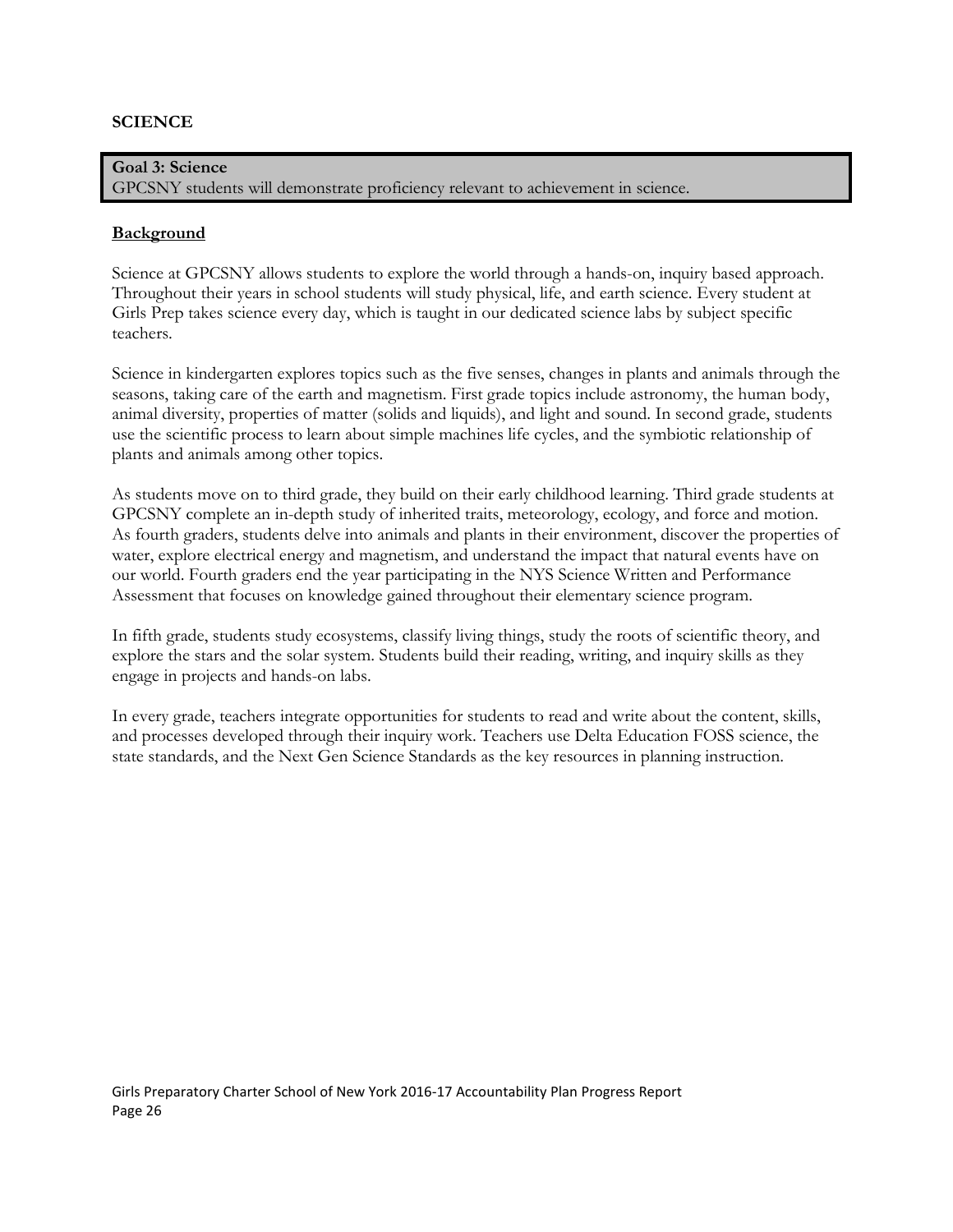## **Goal 3: Absolute Measure**

Each year, 75 percent of all tested students enrolled in at least their second year will perform at proficiency on the New York State science examination.

## **Method**

The school administered the New York State Testing Program science assessment to students in 4th and 8<sup>th</sup> grade in springs 2017. The school converted each student's raw score to a performance level and a grade-specific scaled score. The criterion for success on this measure requires students enrolled in at least their second year (defined as enrolled by BEDS day of the previous school year) to score at proficiency.

# **Results**

90% of Girls Prep students enrolled in at least their second year were proficient on the NYS science examination.

|       | Percent of Students at Proficiency |                                                             |                       |                  |  |  |
|-------|------------------------------------|-------------------------------------------------------------|-----------------------|------------------|--|--|
| Grade |                                    | Charter School Students In At<br>Least 2 <sup>nd</sup> Year | All District Students |                  |  |  |
|       | Percent                            | Number<br>Tested                                            | Percent               | Number<br>Tested |  |  |
|       | 96%                                | 51                                                          | N/A                   | N/A              |  |  |
| 8     | 83%                                | 41                                                          | N/A                   | N/A              |  |  |
|       | 90%                                | 92                                                          |                       |                  |  |  |

#### **Charter School Performance on 2016-17 State Science Exam By All Students and Students Enrolled in At Least Their Second Year**

# **Evaluation**

Girls Prep met this accountability goal.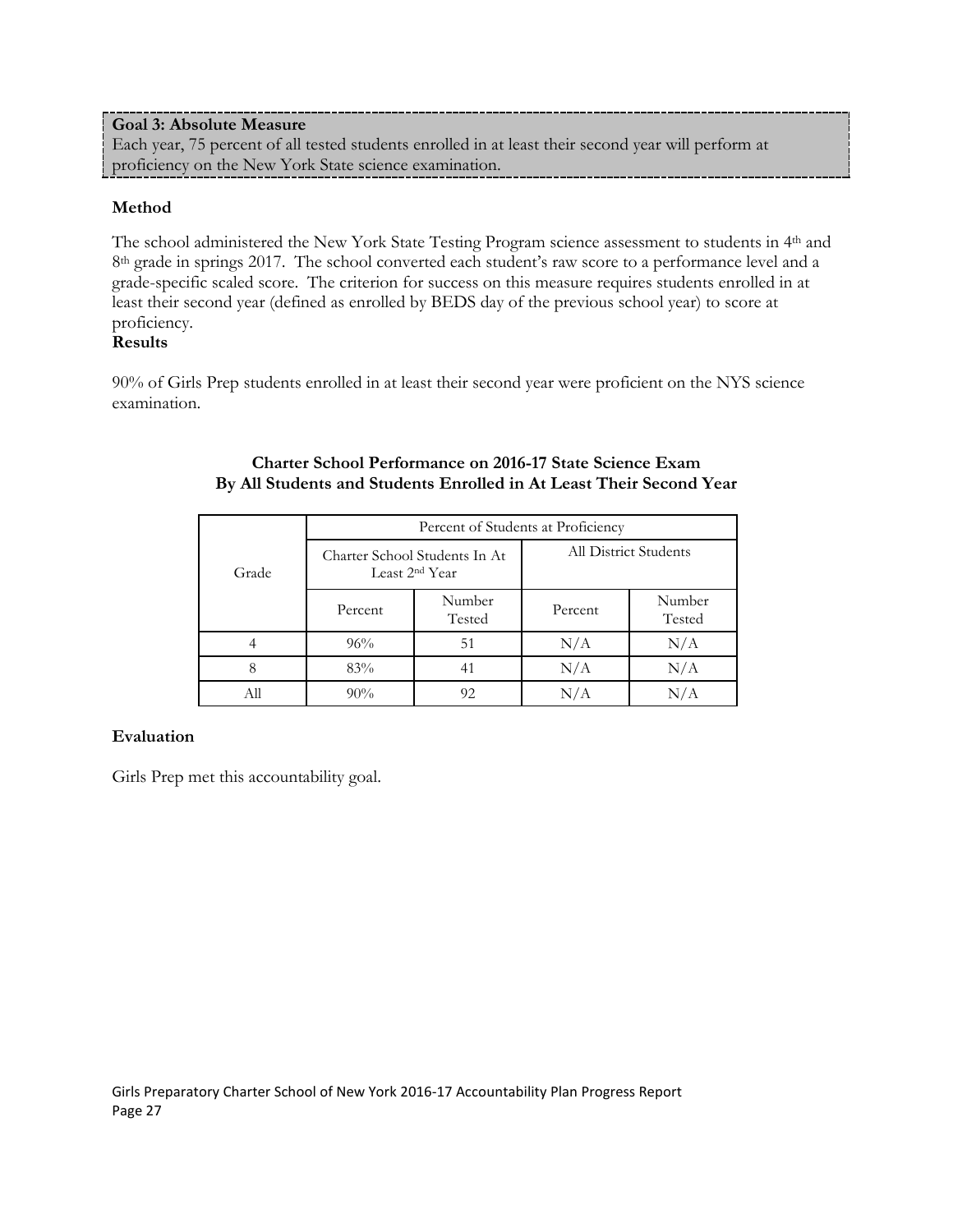#### **Additional Evidence**

|       |             |                  | Percent of Students Enrolled in At Least Their Second Year at Proficiency |                  |         |                  |         |                  |
|-------|-------------|------------------|---------------------------------------------------------------------------|------------------|---------|------------------|---------|------------------|
|       | $2013 - 14$ |                  | 2014-15                                                                   |                  | 2015-16 |                  | 2016-17 |                  |
| Grade | Percent     | Number<br>Tested | Percent                                                                   | Number<br>Tested | Percent | Number<br>Tested | Percent | Number<br>Tested |
|       | 98%         | 42               | 88%                                                                       | 58               | 98%     | 54               | 96%     | 51               |
| 8     | 56%         | 64               | 88%                                                                       | 41               | 86%     | 42               | 83%     | 41               |
| All   | 73%         | 106              | 88%                                                                       | 99               | 93%     | 96               | 90%     | 92               |

# **Science Performance by Grade Level and School Year**

# **Goal 3: Comparative Measure**

Each year, the percent of all tested students enrolled in at least their second year and performing at proficiency on the state science exam will be greater than that of all students in the same tested grades in the local school district.

# **Method**

The school compares tested students enrolled in at least their second year to all tested students in the surrounding public school district. Comparisons are between the results for each grade in which the school had tested students in at least their second year and the results for the respective grades in the local school district.

# **Results**

Students enrolled in at least their second year at Girls Prep performed higher in 2015-16 than those in their host district, District 1, performed. Comparative data for 2016-17 has not yet been published.

|       | Percent of Students at Proficiency |                                                             |                              |                  |  |  |
|-------|------------------------------------|-------------------------------------------------------------|------------------------------|------------------|--|--|
| Grade |                                    | Charter School Students In At<br>Least 2 <sup>nd</sup> Year | <b>All District Students</b> |                  |  |  |
|       | Percent                            | Number<br>Tested                                            | Percent                      | Number<br>Tested |  |  |
|       | 96%                                | 51                                                          | N/A                          | N/A              |  |  |
| 8     | 83%                                | 41                                                          | N/A                          | N/A              |  |  |
| All   | $90\%$                             | 92                                                          | N/A                          |                  |  |  |

**2016-17 State Science Exam Charter School and District Performance by Grade Level**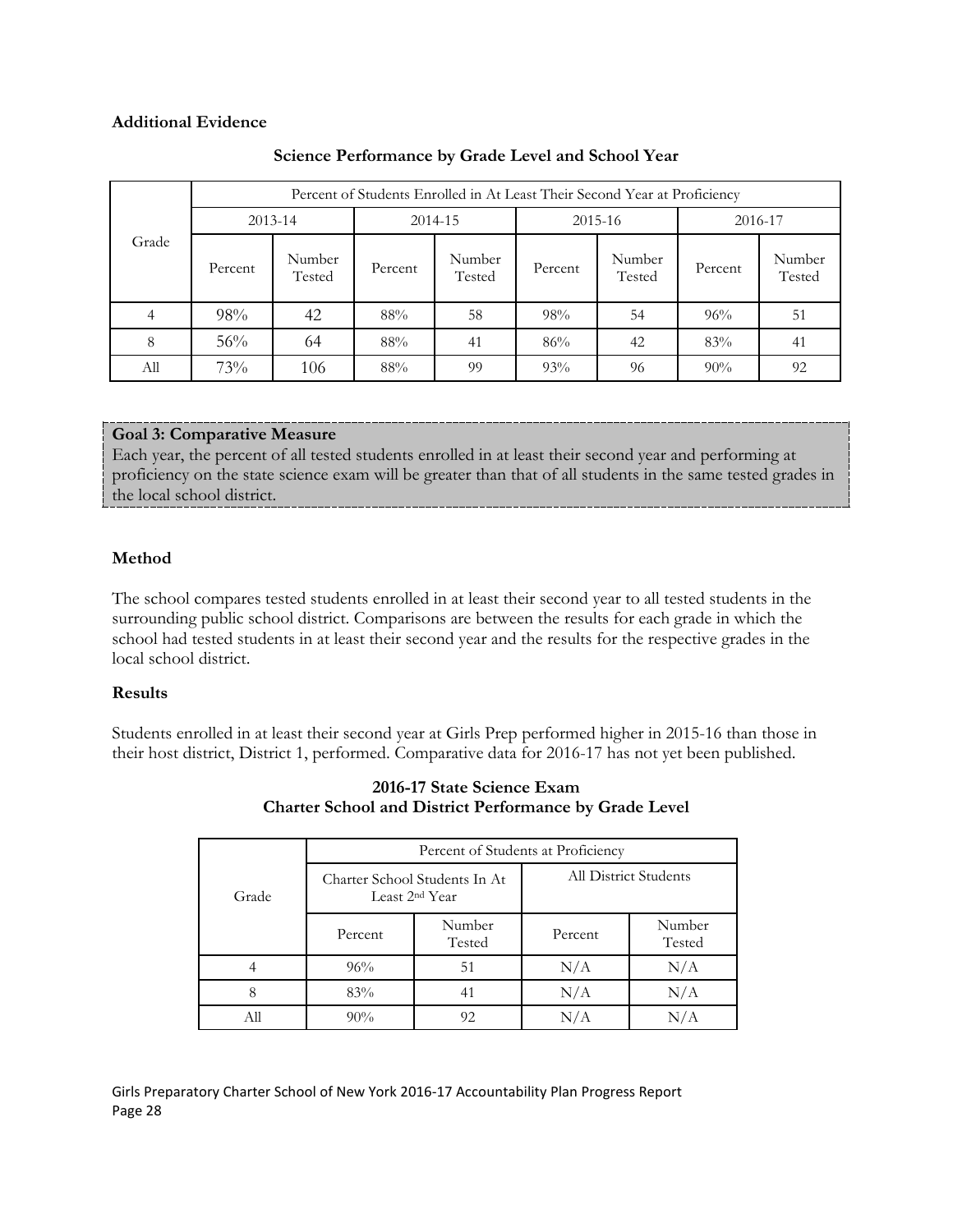## **Evaluation**

GPCSNY met the accountability measure requiring that students who are enrolled in at least their second year and performing at proficiency on the state science exam to be greater than that of all students in the same tested grades in the local school district.

## **Additional Evidence**

Girls Prep met this accountability goal in each year of the accountability period prior to 2016-17.

|                | Percent of Charter School Students at Proficiency and Enrolled in At Least their Second Year<br>Compared to Local District Students |                   |               |                   |                   |                   |                   |                   |
|----------------|-------------------------------------------------------------------------------------------------------------------------------------|-------------------|---------------|-------------------|-------------------|-------------------|-------------------|-------------------|
| Grade          |                                                                                                                                     | $2013 - 14$       |               | 2014-15           |                   | 2015-16           |                   | 2015-16           |
|                | Girls<br>Prep                                                                                                                       | Local<br>District | Girls<br>Prep | Local<br>District | Charter<br>School | Local<br>District | Charter<br>School | Local<br>District |
| $\overline{4}$ | 98%                                                                                                                                 | 85%               | 88%           | 83%               | 98%               | 88%               | 96%               | N/A               |
| 8              | 56%                                                                                                                                 | $51\%$            | 88%           | 65%               | 70%               | $51\%$            | 83%               | N/A               |
| Аll            | 73%                                                                                                                                 | 71%               | 88%           | 76%               | 85%               | 74%               | $90\%$            | N/A               |

# **Science Performance of Charter School and Local District by Grade Level and School Year**

# **Summary of the Science Goal**

Girls Prep has met one out of two science goals in 2016-17. Science Scores for District 1 have not yet been released to the public. Although our performance was relatively strong, we are not satisfied with our results, and will seek to enhance our instructional program to improve them in 2017-18

| Type        | <b>Measure</b>                                                                                                                                                                                                                                  | <b>Outcome</b> |
|-------------|-------------------------------------------------------------------------------------------------------------------------------------------------------------------------------------------------------------------------------------------------|----------------|
| Absolute    | Each year, 75 percent of all tested students enrolled in at least<br>their second year will perform at proficiency on the New York<br>State examination.                                                                                        | Achieved       |
| Comparative | Each year, the percent of all tested students enrolled in at least<br>their second year and performing at proficiency on the state<br>exam will be greater than that of all students in the same tested<br>grades in the local school district. | $\rm N/A$      |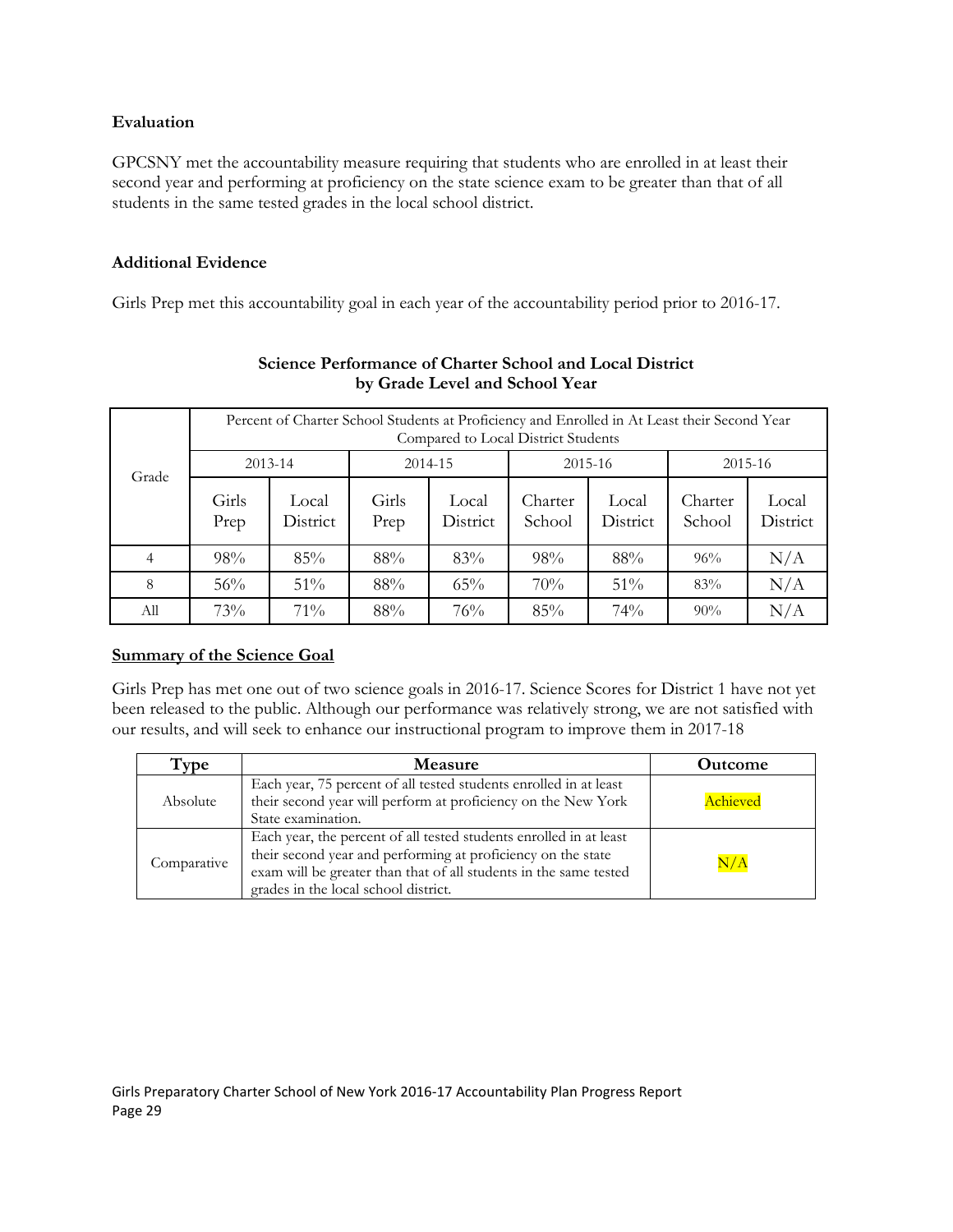## **Action Plan**

We will be looking critically at the alignment of our science curriculum to the Grade 4 and 8 NYS science test. Although we are confident that our curriculum covers all of the material necessary to succeed on the Grade 4 NYS science test, certain content areas may not receive appropriate emphasis or be taught in the appropriate sequence. We will seek to uncover and remedy any gaps in 2017-18.

#### **NCLB**

**Goal 4: NCLB** The school will be in Good Standing each year.

#### **Goal 4: Absolute Measure**

Under the state's NCLB accountability system, the school's Accountability Status is in good standing: the state has not identified the school as a Focus School nor determined that it has met the criteria to be identified as a local-assistance-plan school.

#### **Method**

Since *all* students are expected to meet the state's learning standards, the federal No Child Left Behind legislation stipulates that various sub-populations and demographic categories of students among all tested students must meet state proficiency standards. New York, like all states, established a system for making these determinations for its public schools. Each year the state issues School Report Cards. The report cards indicate each school's status under the state's No Child Left Behind (NCLB) accountability system.

#### **Results**

For the 2016-17 school year Girls Prep was in Good Standing.

#### **Evaluation**

GPCSNY met this accountability goal.

| <b>NCLB</b> Status by Year |               |  |  |  |
|----------------------------|---------------|--|--|--|
| Year                       | <b>Status</b> |  |  |  |
| 2007-08                    | Good Standing |  |  |  |
| 2008-09                    | Good Standing |  |  |  |
| 2009-10                    | Good Standing |  |  |  |
| 2010-11                    | Good Standing |  |  |  |
| 2011-12                    | Good Standing |  |  |  |
| 2012-13                    | Good Standing |  |  |  |
| 2013-14                    | Good Standing |  |  |  |
| 2014-15                    | Good Standing |  |  |  |
| 2015-16                    | Good Standing |  |  |  |
| 2016-17                    | Good Standing |  |  |  |

#### **Additional Evidence**

GPCSNY has been in good standing for each year of the Accountability Period.